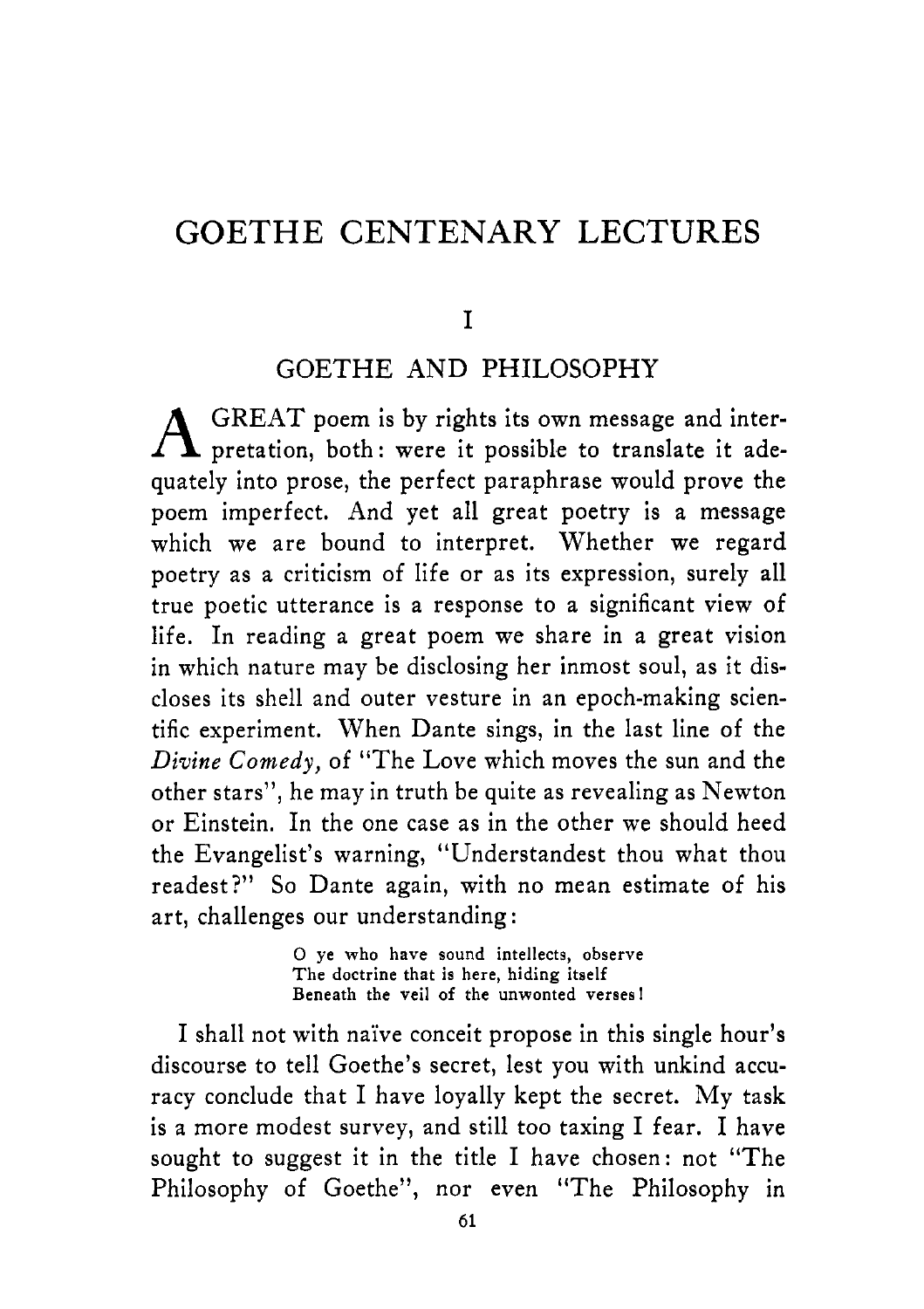Goethe", nor yet merely "Goethe and the Philosophers", but rather something of all these three together: so I have called it "Goethe and Philosophy", a topic half-biographical, half-analytic and interpretative, and not too gossipy withal. In brief, this is our question today: What is Goethe's view of nature and of human nature as we find it developed and expressed in his works? And furthermore, what are Goethe's philosophical kinships, and how does he take his rank and stand with the great thinkers of the past?

Goethe himself disclaimed any attachment to technical philosophy. He has thought, he tells us, but he has not spent his time thinking about thought: he has kept free from philosophical entanglements. We should not be misled by such words, nor yet by the scorn which Goethe's Mephistopheles pours on logic and metaphysics :

> Truly the fabric of mental fleece Resembles a weaver's masterpiece, Where a thousand threads one treadle throws, Where fly the shuttles hither and thither, Unseen the threads are knit together, And an infinite combination grows. Then, the philosopher steps in And shows, no otherwise it could have been: The first was so, the second **so,**  Therefore the third and fourth are so; Were not the first and second, then The third and fourth had never been. The scholars are everywhere believers, **But** never succeed in being weavers.

Goethe disdained pedantry of whatever sort, and the philosophical pedant impressed him as hopelessly arid. "What should the English and French think of the language of our philosophers, when we Germans ourselves cannot understand it?" And again he says : "Before I write a syllable on metaphysics, I must first better settle my physics." But he did not on that account disdain or dismiss real philosophy, Without scholastic or pedantic commitments, we find him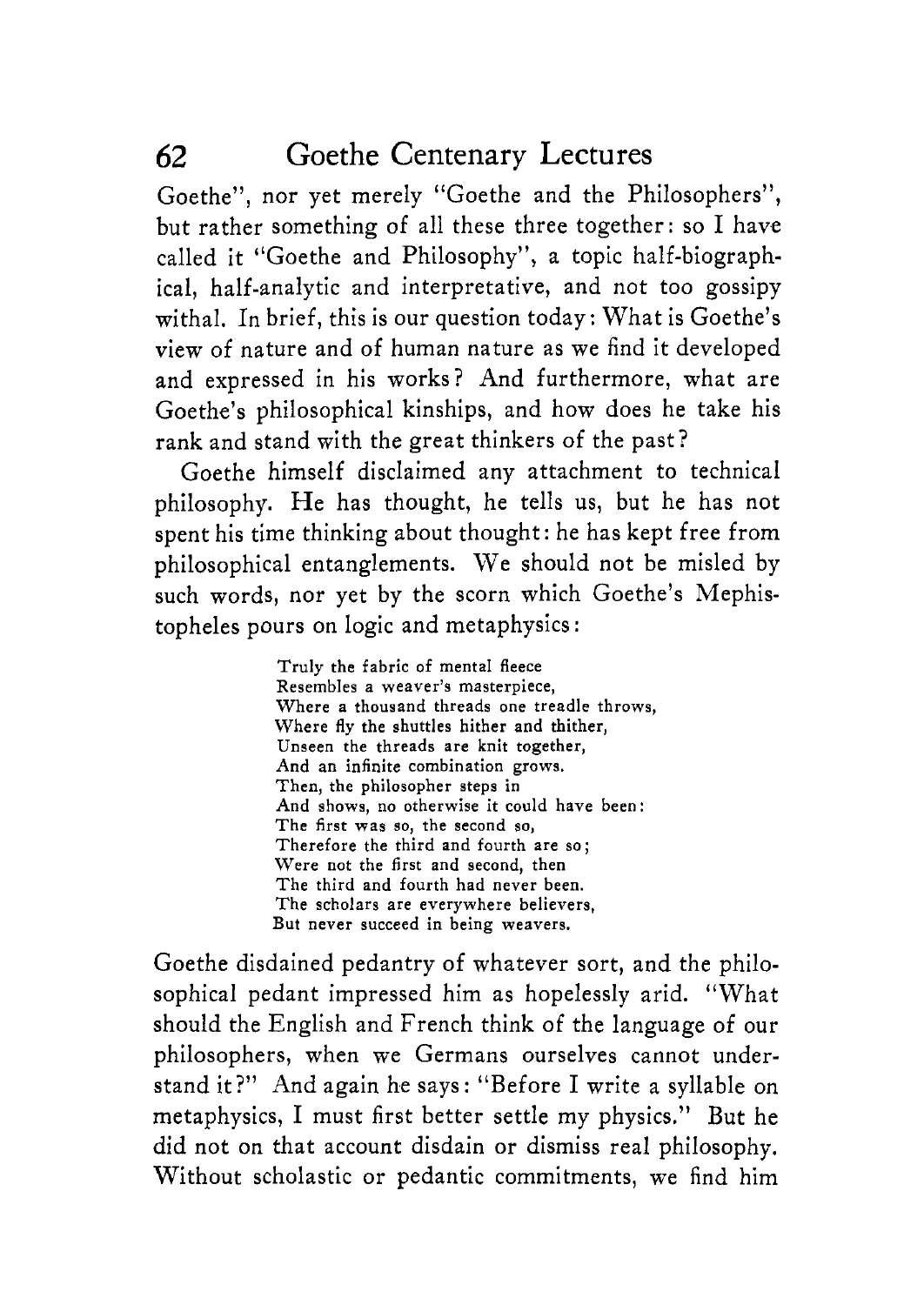articulating a philosophy of life for which he claims the prime merit of naturalness, of sanity.

Goethe's view of life is original, not in that it is novel but in that it is thoroughly his own. It is not a part of his learning but of his experience. Thus he responds to other thinkers, assimilating or rejecting, but always remains himself, and the direction is his own. The dominant idea, aim, and touchstone of Goethe's thinking is his deep conviction of a living principle in nature, in the world without and in humanity. Goethe awoke very early to this sense of the vital unity of nature, and he never lost it. Even while still a child, believing in the God of his fathers, he yet sought to reach Him more directly through nature-sometimes in curious ways. Once he made an altar of a red-lacquered music-stand with a four-sided top like a pyramid; loaded it sacrificially with products of nature and set some incense aflame with a burning-glass at sunrise. This was his offering to the great nameless Spirit of Nature. The second time he tried it, however, his flame spread to the lacquered stand, and the boy did not venture further in his career as nature-priest. But his apotheosis of nature persisted as he grew up and, while his imagination was ravished by the Greek naturalistic pantheon and his conscience felt the need of moral response to a supreme personal deity, his intellect sought unity in all nature, and that unity living and divine. So later in life he wrote to Jacobi: "As a poet and artist I am polytheistic, as a naturalist I am pantheistic, and I am the one as decidedly as the other. Did I need a God for my personality, as a moral being, I should already be provided therewith." These are not incompatible views in his mind; they suggest rather the vast range of nature: her infinite variety, her all-pervading unity, and her divine responsiveness-all natural.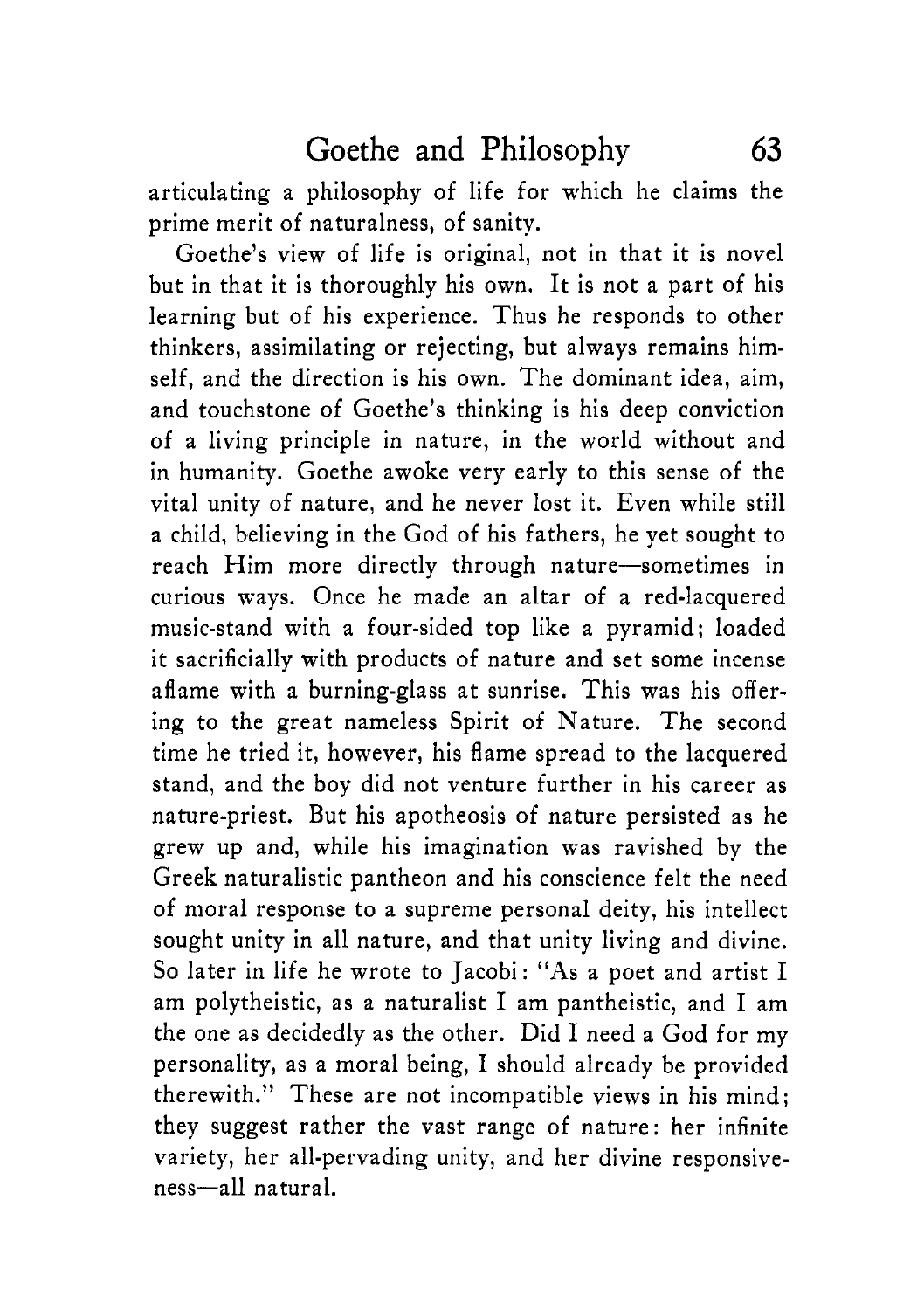But it was chiefly the idea of the living, all-pervading unity of nature which possessed Goethe's mind. The vision of this unity as divine and perfect gave it a religious character. He could not tolerate the idea of a transcendent deity alien to the world:

> What were **a** God, who from the outside stirred So that the world around his finger whirred? He from within the universe must move, Nature in him, and him in nature prove. Thus all that lives and moves within his bliss Will ne'er his power and ne'er his spirit miss.

This cosmotheism is reflected also in Goethe's scientific thinking. His ideas of the metamorphosis of plants and animals: his notion of all plants as originally evolved out of one primal plant-form, of a living, directing activity in nature, not supernatural but itself nature's own process : these are but instances of his pantheistic naturalism. It expresses itself in rhapsodic nature-hymns, hylozoistic and almost mystical. Jakob Boehme, the German mystic of the Renaissance, had spoken of nature as "the book of God" and had said that in a meadow "one could see, smell, and taste God's power." To Goethe also nature is a living book, and he is convinced that he can read it: "Nature 1 We are encompassed and enfolded by her-incapable of emerging from her, and incapable of immersing ourselves more deeply in her. Unbidden and unwarned she picks us up in her whirling dance and sweeps us along until we drop, exhausted, in her arms. . . . She is ever changing and there is not a moment's pause in her. . . . Her pace is measured; her exceptions rare, her laws unalterable. . . . The unnatural itself is Nature. . . . Whatsoever is true and whatsoever is false, she has uttered it. **All** is her blame, all is her merit." **As** the life and spirit of a living being that is not superimposed upon its many members but permeates each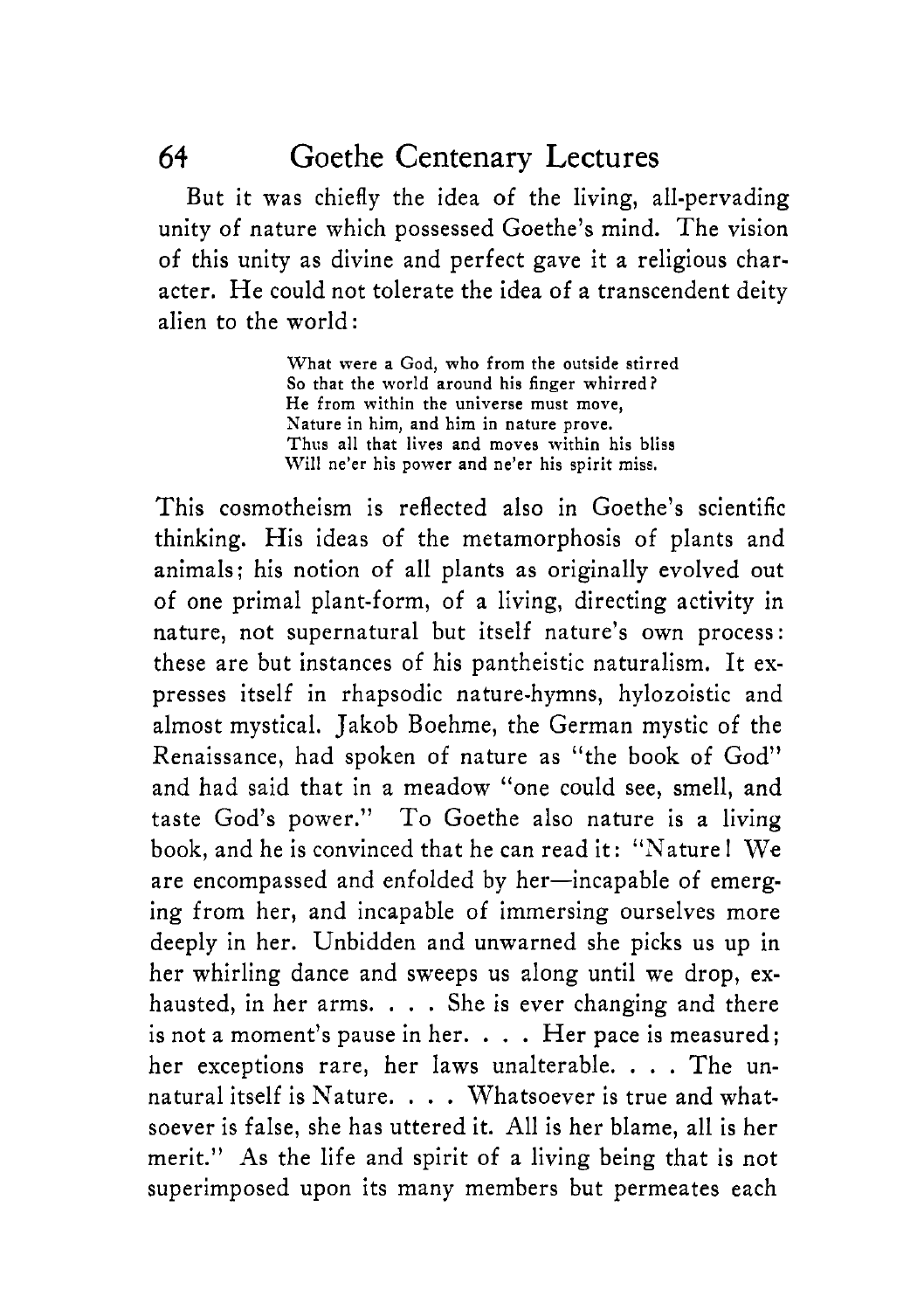#### Goethe and Philosophy *65*

part, so is nature's unity. Nature is not a sum nor a heap; it is not fragmentary, but integral in each part:

> **Nature no** kernel **has, nor shell,**  Her **all** in **every part** doth dwell.

To such a pantheist the fashionable French materialism of the day was unthinkable. For the emancipating work of the French Enlightenment, Goethe had words of high praise, and for Voltaire in particular; but the crass materialism in which it ended, impressed him as sterile. In his *Dichtung und Wahrheit* he writes of Holbach's *System* of *Nature,* the so-called Bible of eighteenth-century materialism: how it repelled him so that he could not comprehend its ruinous appeal to other minds. He rejected it, alien to his spirit-this account of the world in terms of mere matter and motion, frictions, contacts, collisions, masses and dissolution of masses, nothing more! "It seemed to us so gray, Cimmerian, so deadly." In this resistance to what was spiritually dull in the French Enlightenment, Goethe took his rank with the men who were championing another, more humane ideal. The violent romantic rebellion of Storm and Stress certainly stirred the young Goethe; the longing for untrammeled freedom, the cult of the titanic, the impatience with any formal bonds, the disdain for tradition. But Goethe's ever-reliable sanity and saving-grace of humor were bound to lead him to that aspiring but serene activity which became increasingly characteristic of him as he matured.

With Herder, above all, Goethe was gaining a historical sense and the deep cultural insight that comes from alert tolerance. To Herder reality was history : culture, language, religion, institutions were the pulses and the pillars of the world. Goethe had too lively a sense for physical nature ever to go the whole way with Herder, but Herder's devout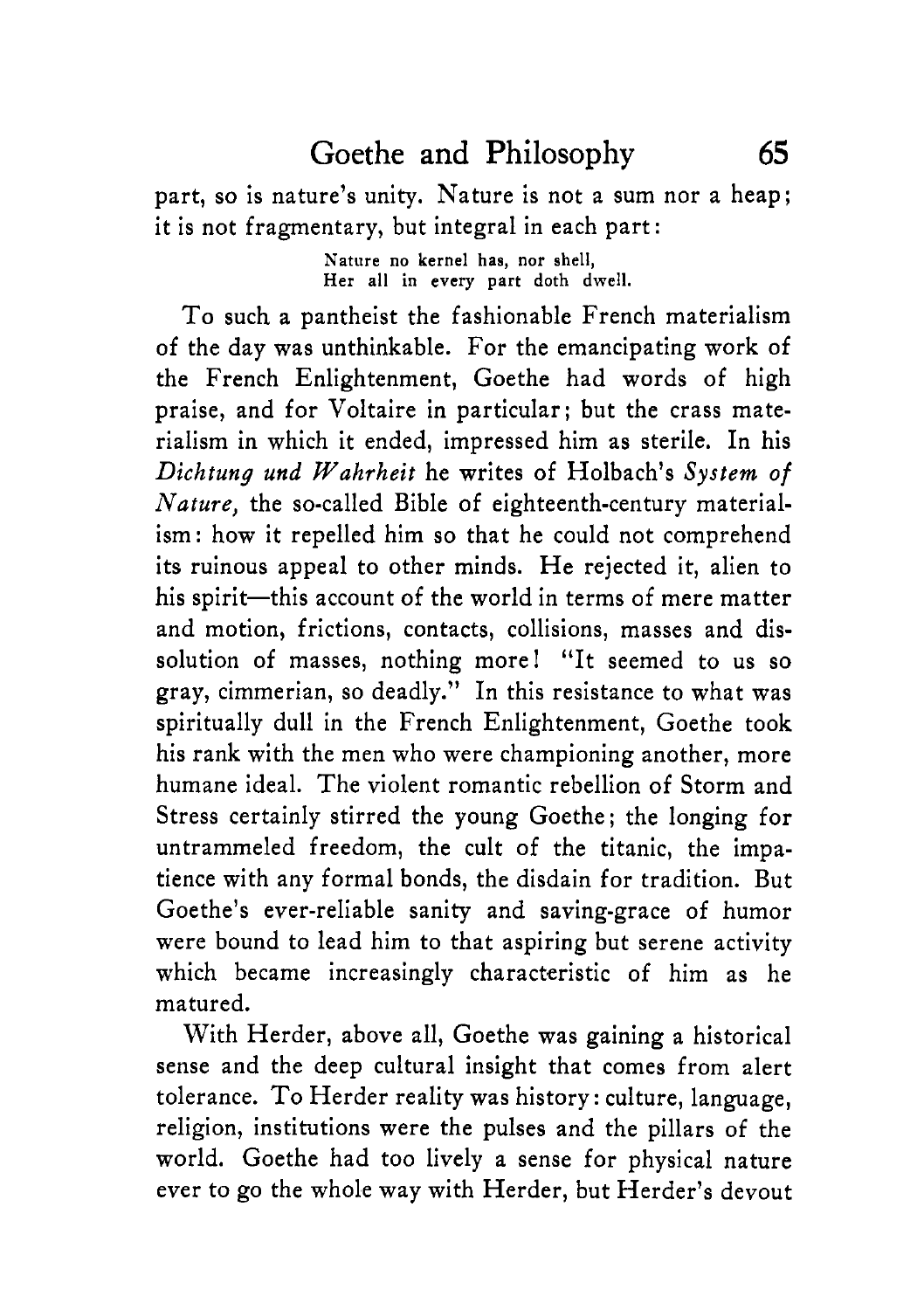humanism reinforced his own opposition to shallow mechanistic accounts of the world. That you can devise and test accurate mechanistic formulas of nature need not mean that you have really perceived the range and depth of its being. It may only show how much abstraction has been required to encase nature in a formula. You have squeezed the orange dry and so you have a precise disclosure of its sectors and joints and inner geometry. Goethe did not really need Herder to reveal nature to him as the matrix and the living scene of spirit; but Herder led him to perceive the reach and the roots of the spiritual realm, its order and its onward movement through history. So Goethe was enabled to go beyond Herder, to achieve a synthesis of Herder's humanism and of what passed for naturalism in the eighteenth century.

In this synthesis material nature was not merely material, nor mind a mere ripple or stirring episode in the Dead Sea of matter. But while firmly resisting the materialist, Goethe found equally unconvincing and uncongenial all philosophers who sought to find reality above nature and sat as it were in judgment on nature. So, against the uncomprehending view of nature from without and the arrogant-condescending view of it from above, Goethe saw a really true view of it from within, a view of nature entire and living. Ancient hylozoism, the conception of the whole material world as alive, engaged his imagination but was too nai've to hold his intellect. It was not until he came to Spinoza that Goethe found a kindred philosophy. It is interesting to observe that this year in which we commemorate the centenary of Goethe's death marks likewise the tercentenary of his philosophical master, for Baruch de Spinoza was born in Amsterdam just three hundred years ago, in 1632, the same year in which also John Locke, the leader of British empiricism, first saw the light of day.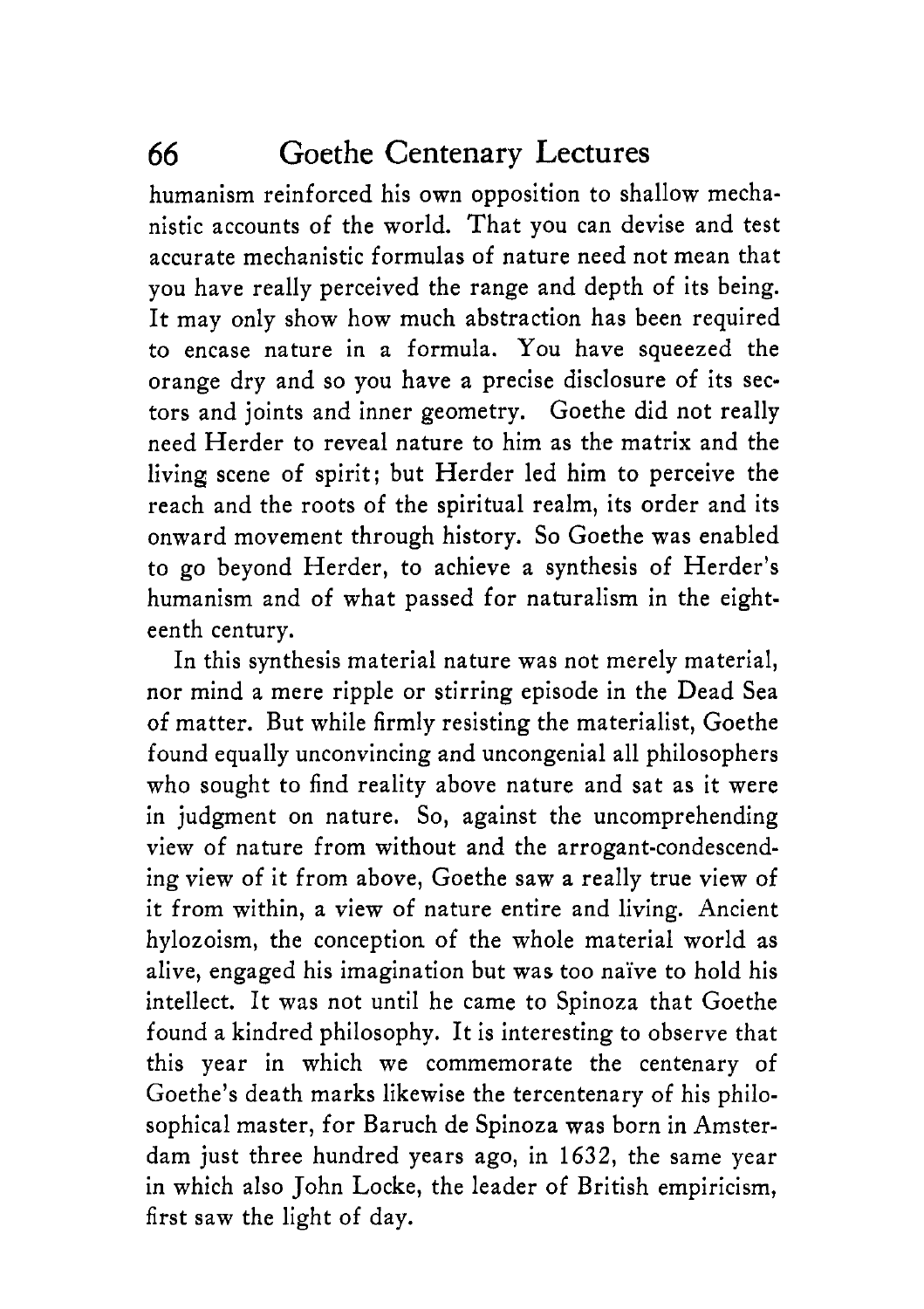Goethe's own mind was thoroughly prepared in attitude for Spinoza's monism. First introduced to it indirectly by a hostile criticism he had read and by the poor article in Bayle's *Dictionary,* Goethe was led in his twenties to Spinoza's own works and as a result found an acknowledged master. Late in life he told Eckermann "how well the views of this great thinker met the needs of his youth. He found in Spinoza his own self, and so could attach himself to the finest in Spinoza." This attachment was no passing devotion. In 1812 the sixty-three year old Goethe writes in his diary that for weeks on end Spinoza's *Ethics* had been his daily reading, It was his consolation, he said: "When I feel troubled I return to the *Ethics."* 

What then did the young Goethe find in Spinoza? No one has answered this better than himself: "I found in the *Ethics* a sedative for my passions, and it seemed to unveiI a clear, broad view over the material and moral world. But what especially riveted me to him was the boundless disinterestedness which shone forth in every sentence. That wonderful sentiment, 'He who truly loves God must not require God to love him in return', together with all the preliminary propositions on which it rests, and the consequences deduced from it, filled my mind. To be disinterested in everything, but most of all in love and friendship, was my highest desire, my maxim, my practice, so that saucy speech of Philine's, 'If I love thee, what is that to thee?' was spoken right out of my heart. Moreover it must not be forgotten here that the closest unions rest on contrasts. The all-equalizing calmness of Spinoza was in striking contrast with my all-disturbing activity; his mathematical method was the direct opposite of my poetic style of thought and feeling, and that very precision which was thought ill adapted to moral subjects made me his enthusiastic disciple, his most decided worshipper. Mind and heart, understand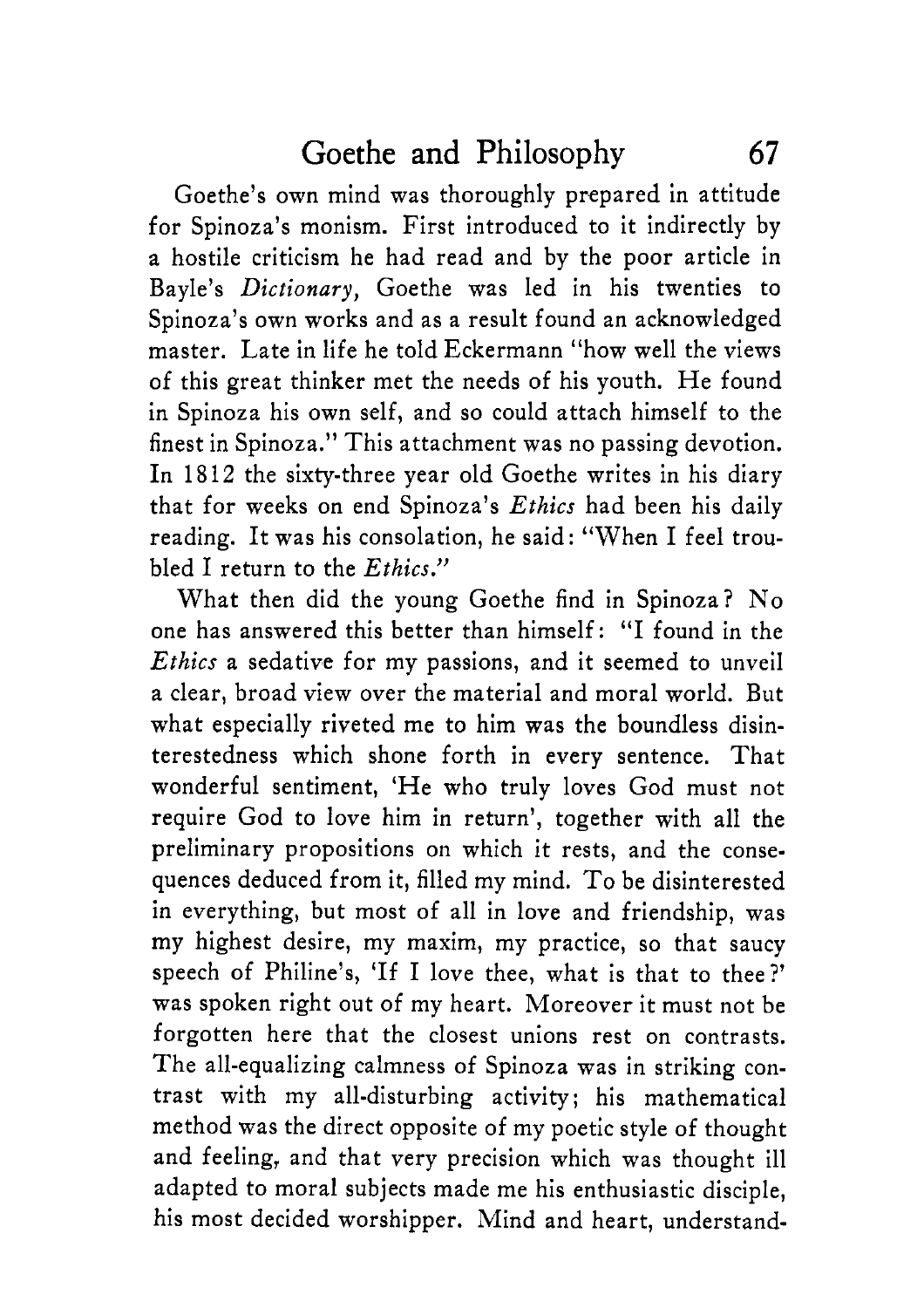ing and sense, sought each other with eager affinity, binding together the most different natures."

Spinoza looked at the world as a unitary, infinite, eternal, self-determined Substance. Infinite in essence, it must have an infinitude of attributes or essential aspects, such as the two which we recognize, matter and mind. Reality is both extended and thinking; matter and mind are as it were two different versions of one world-order, therefore independent of each other but thoroughly parallel and corresponding to each other. All that exists is a state or modification of the one Reality; the ultimate ground, the tap-root of all things is one. Look at the world on the surface only and you see multiplicity, waywardness, disorder ; but see deeper into the heart of things and you will perceive in them all the manifestation of the one ultimate Reality. The waves are all in and of the one ocean. This ocean of all being you may call God, or you may call it Nature : the two terms were synonymous to Spinoza. Reality then is not in the random particular, nor is it in some divine, transcendent Being, but things are real-in-God. Their true being is in Nature, and this integral being of them all is the true nature of each of them. They are what they are ultimately in God, and their nature is thus eternally determined. There is no waywardness in God and there can be none in the world in detail. This our intelligence may perceive; in recognition of the eternal world-order we are led from confused petulance to the serene clarity of reason. Infatuate upstart passion springs from confused perspective ; as we understand a passion and see it in its place, as we learn to see things in relation, in their true nature, in their cosmic context, or as Spinoza puts it, under the pattern of eternity, our whole thought becomes possessed by the sense of the perfect Ultimate in which all things are. This serene yet exalted perfection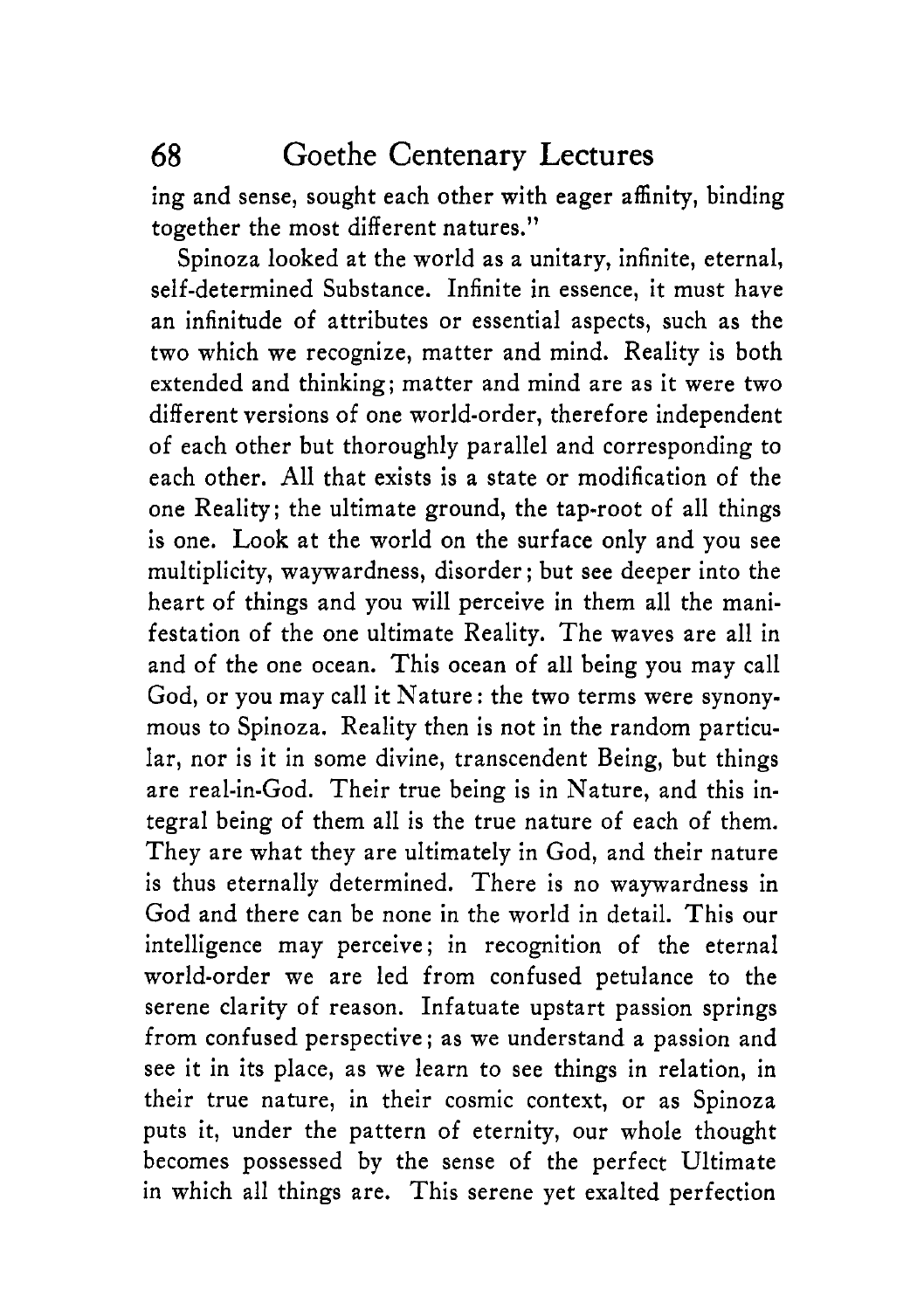of rational insight Spinoza calls the intellectual love of God.

It was the idea of the perfect unity of this divine, determined order pervading all things which impressed Goethe. But he did not master all of Spinoza's apparatus, nor did he follow his master the whole way. To feel himself one with Mother Nature was a sublime experience, but Goethe insisted on feeling himself *one.* Spinoza's mind was filled with the divine Nature in which all things are; Goethe's mind contemplated poetically the perfection of all things that are thus one in the divine Nature. It was an important difference. **As** Gundolf has well expressed it, "What separated him from Spinoza was just his poetic sensibility, which worshipped the divine presence not only as the mathematical Spinoza worshipped it, in the laws of the universe, but in its forms and forces; his pantheism, unlike Spinoza's, was not mechanistic but vitalistic; God-Nature to him was not rational law, but visible, palpable, plastic figures."

This more poetic, or shall I say more dramatic, Spinozism of Goethe leads him to further divergence from his philosophical master. Goethe's pantheism is dramatic. It is not only the monism of the all-embracing world-order, but it is also or rather the monism of the all-pervading, self-revealing divine *activity.* It is the drama of nature in which all things are evolving and perfecting their respective rôles. So, it seems clear, Goethe was bound in his maturer thinking, while never losing his loyalty to Spinoza, to revise his master's doctrine radically, so as to gratify his keen poetic sense of the characters, the rôles, the living action of the drama of reality. Spinoza had been content to exhibit its unity, its order, its inevitable perfection. Goethe's philosophy is thus a Spinozism pulsating with life and concrete character.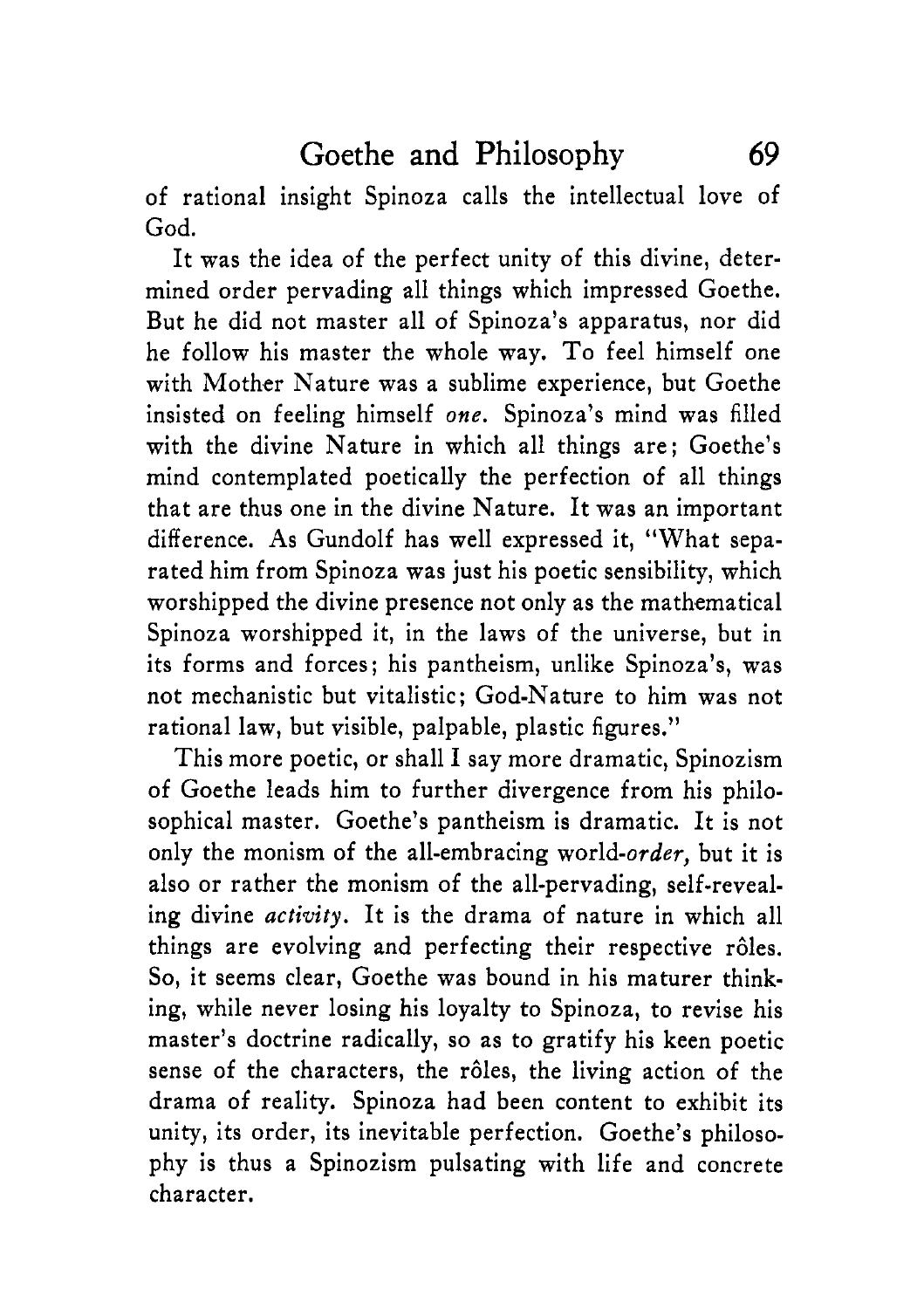It is evident, in terms of technical philosophical procedure, that here we have a movement from Spinoza, if not to, then toward Leibniz. Lessing, as Bielschowsky has pointed out, setting out from Leibniz, found his refuge and destiny in Spinoza's monism. Goethe, on the contrary, reached after a philosophical vindication of living individuality which nevertheless should not disrupt the organic unity of nature. So he turned to Leibniz' monads, or rather as he preferred to call them by an Aristotelian name, entelechies. The monads, the entelechies, are powers whose essence is activity and which are accordingly eternal. So Goethe does not depreciate finite personality but demands an immortal destiny for it. If my essence is in and of the universe, and this essence is characteristic ceaseless activity, then my extinction is ruled out; nature exacts that to which I aspire: my eternal unique r6le in the drama of reality. Speaking to Falk on his way back from Wieland's funeral, Goethe reasons: "All monads are by nature so indestructible that they cannot stop or lose their activity at the moment of their dissolution, but must continue it in the very same moment. Thus they only part from their old relations in order to enter at once into new ones. In this change all depends on the power of intention which resides in this or that monad." **And**  again, later in his life in a conversation with Eckermann: "The conviction of our survival arises in me from the idea of activity; for if I am tirelessly active all my life, then Nature is in duty bound to assign me another form of existence, when the present one can no longer hold out for my spirit." Here the expression "in duty bound" should not mislead us. Goethe does not, like Kant, advocate a purely ethical view of immortality; his conclusion is a corollary from his natural science: the soul is essentially active and thus inextinguishable. Poetically expressed, an entelechy is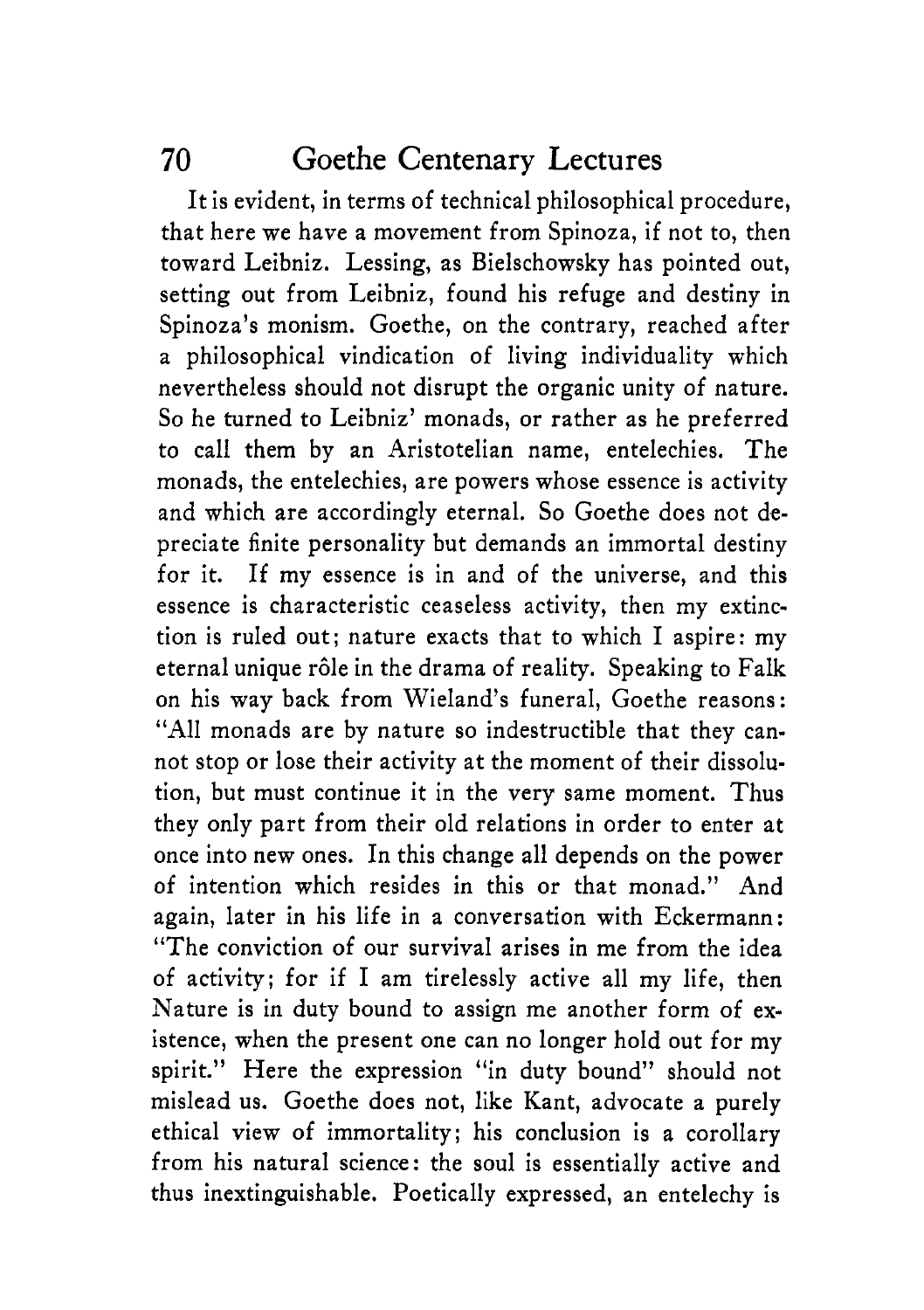a distinctive actor in the drama of existence, and so cannot be spared: the continuance of the drama requires this individual participation. "I do not doubt our survival, for Nature cannot spare the entelechy." To have a hereafter, however, one must be active here; one must *have* a rôle. "To manifest oneself as a great entelechy in the hereafter, one must, of course, be one." Goethe would doubtless have seconded Browning, or rather Browning shared Goethe's idea: as, for instance, in *A Toccata of Galuppi's:* 

**The soul, doubtless, is immortal-where a soul can be discerned.** 

Thus Goethe's thought matured and found expression, to be sure not in isolation from the philosophical currents of his time, but yet without technical partisanship or systematic give-and-take. Jacobi's critical reaction stimulated Goethe to a more careful study of Spinoza, and on this account as well as on account of his friendship, Goethe's debt to him was very real; but Jacobi sought in vain to draw the poet into his own controversies over Lessing's Spinozism. To use Spinoza as a yeast for his own thinking was one thing; to engage in scholastic arguments over Spinoza's metaphysics, another. Goethe lived in the most intimate responsiveness to the life and spirit of his time, but he was not afflicted with what might be called intellectual journalism : that mental preoccupation with the factional polemics of the day which makes so much alleged philosophical writing little more than "occasional prose."

This freedom from intellectual partisanship was a part of Goethe's Olympian spirit. It may serve to explain his relation to his greatest contemporary. The year 1781, notable in the history of modern thought, marked the death of Lessing and the publication of the *Critique of Pure Reason.* Two years later Kant published his *Prolegomena to*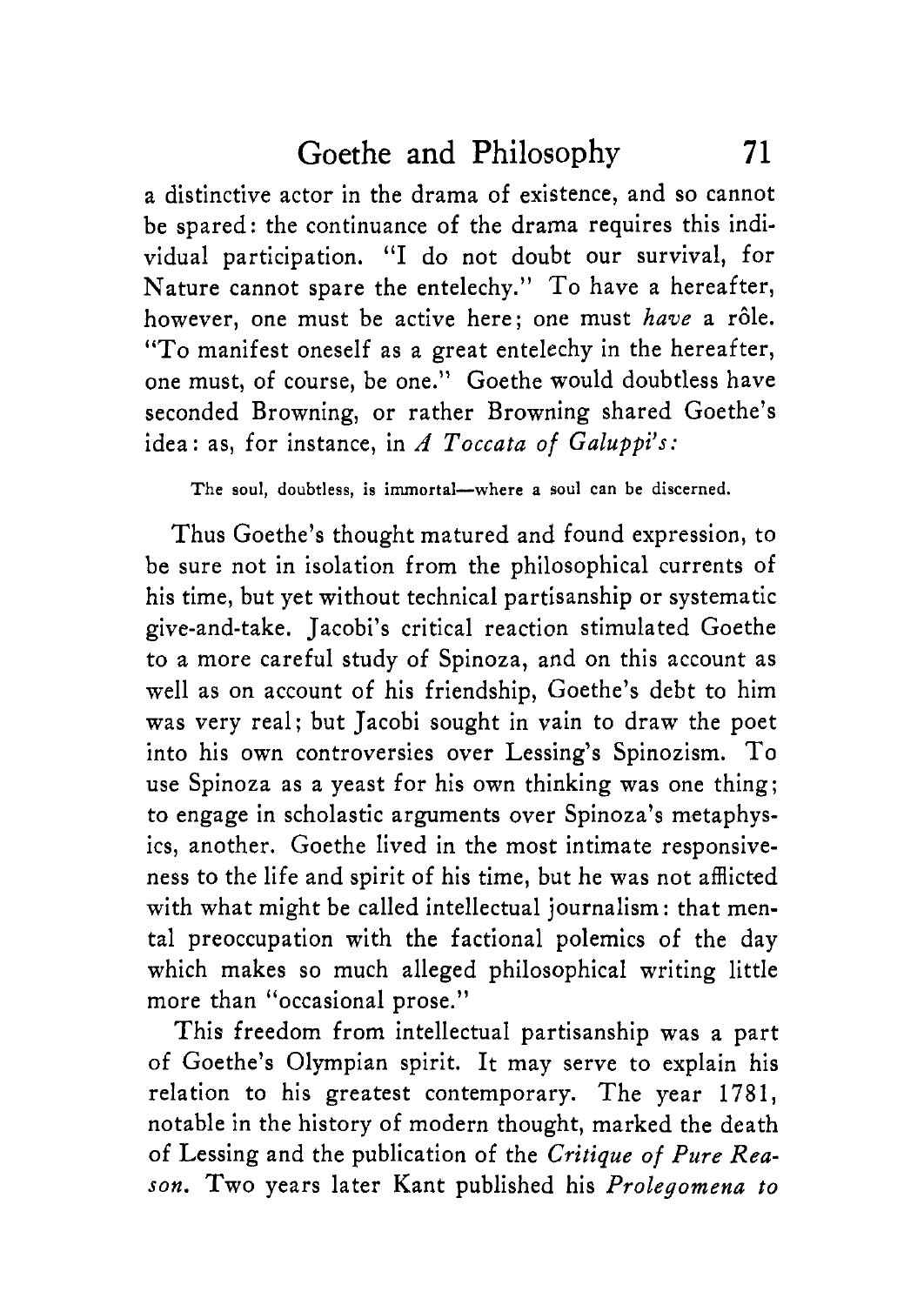*Any Future Metaphysics.* The revision of the *Critique* in its second edition, in 1787, already indicated the wide response and critical reaction it had aroused in Germany. Goethe does not seem to have sensed the epoch-making significance of that decade. While Germany was learning and discussing Kant, Goethe was re-reading his Spinoza and was steeping himself in the spirit of classical antiquity on his Italian trip. Kant's ethics, the *Critique of Practical Reason,* appeared in 1788, the year of Goethe's return from Italy to Weimar, and two years later Kant's aesthetics, the *Critique of Judgment.* All Germany was reading, thinking, teaching, disputing Kant, but, in spite of Jacobi's urging, Goethe had read but little of the Critical philosophy. It was really Schiller who first stimulated his serious interest in Kant. To do full justice to Schiller's intimate relation to Goethe, so important in the spiritual career of both men, demands more manifold attention than could be given to it in an essay dealing mainly with Goethe's relation to philosophy. It should not be understood that Schiller encouraged Goethe to read Kant: on the contrary, Schiller did not think that Kant could give him, Goethe, anything, and told him so. But Schiller himself was absorbed in Kantian studies, and Goethe's intimacy with Schiller made his participation in Schiller's own Kantian interests natural. The attitude of the *two* men towards Kant was very different. Schiller, as Lewes puts it, had really "hampered his genius by fixing on his Pegasus the leaden wings of Kant's philosophy." Goethe, as we have seen already, had the sources of his philosophy in himself. He did not go to Kant to find himself, but rather, Ludwig says, "in order to go out of himself, which he could do the more readily, as his nature, like scattered droplets of quicksilver, directly and easily united again." He read Kant's *Critiques* with no thought of taking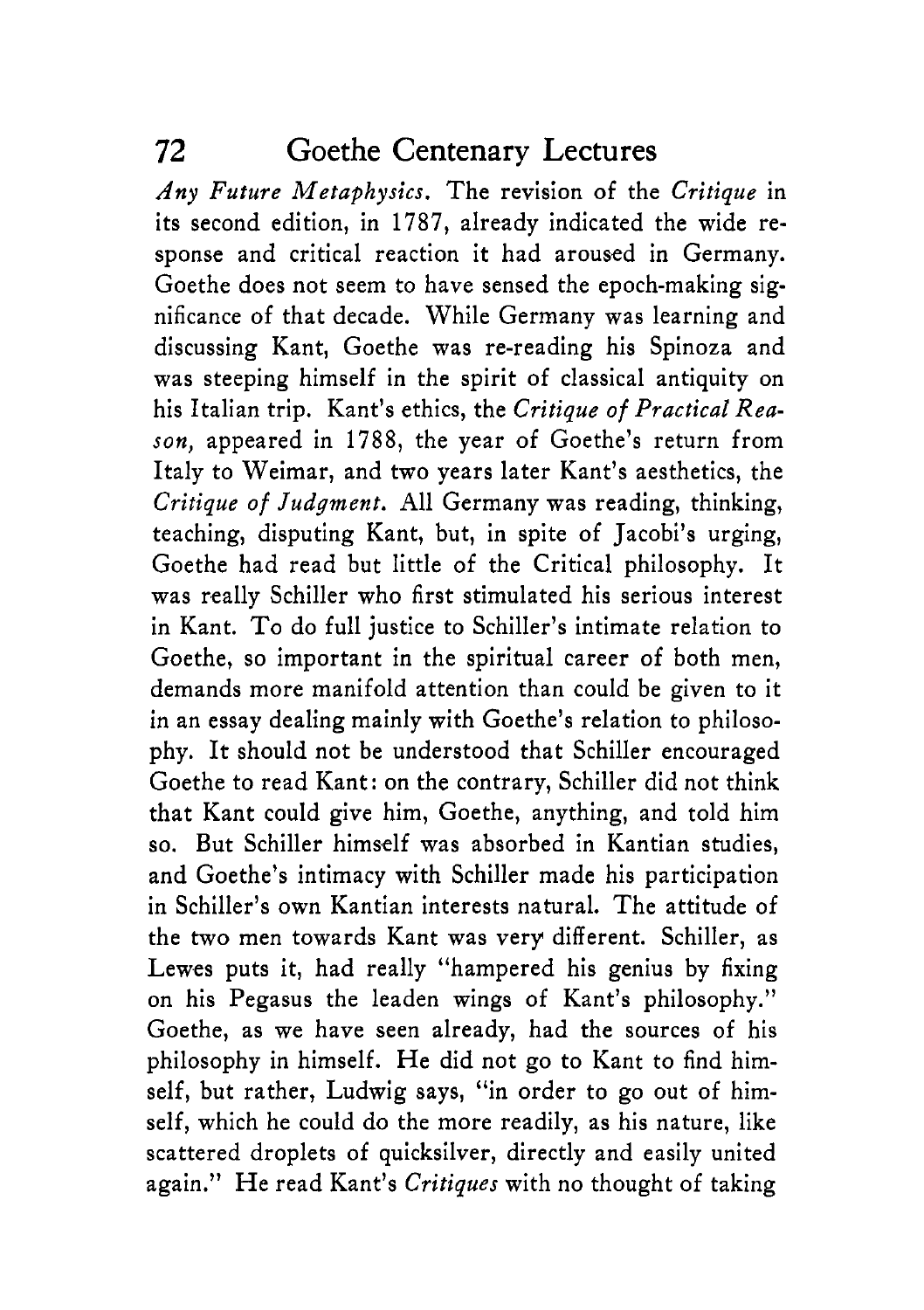sides, but only anxious to see what Kant might have congenial to him. Goethe's studies, as his passions, were means to an ever fuller and more mature poetic utterance.

That real knowledge was neither in passive reception of sense-impressions from without, nor yet in purely rational notions, excogitated and as it were dictated to nature, was as clear to Goethe as to Kant, and in this critical reaction to both the empiricism and the rationalism of the Enlightenment, the two were one. I do not mean to say that Goethe had articulated this truth in his intellect, much less given it adequate statement-that was Kant's work; but it was just such an idea as was bound to arouse a kindred response from Goethe. "Thoughts without content are empty; perceptions without conceptions are blind." Sensation supplies the initial stuff of what we come to know, but knowledge is not the mere result of our sense-experience of nature: it is the understanding which makes nature possible. This Kantian insistence on the mind's integrity with nature in the subject-object world of experience was in line with Goethe's fundamental turn **of** thought.

But there was also a certain basic dualism in Kant's system which was bound to meet with a vigorous resistance from Goethe. Kant proceeded, in his account of the nature and genesis of experience, to advocate a doctrine of critical limitation. Knowledge was in and of experience : while there were no assignable limits to the world of experience-spatial, temporal, or causal-yet we know and can know only phenomena, things experienced; the things in themselves are beyond our reach. 'The world of our knowledge is the causally connected world in space and time. **As** knowing minds we are involved in this causal space-time nexus and cannot transcend the world of experience in detail so as to contemplate it in its totality. The transcendental ideas of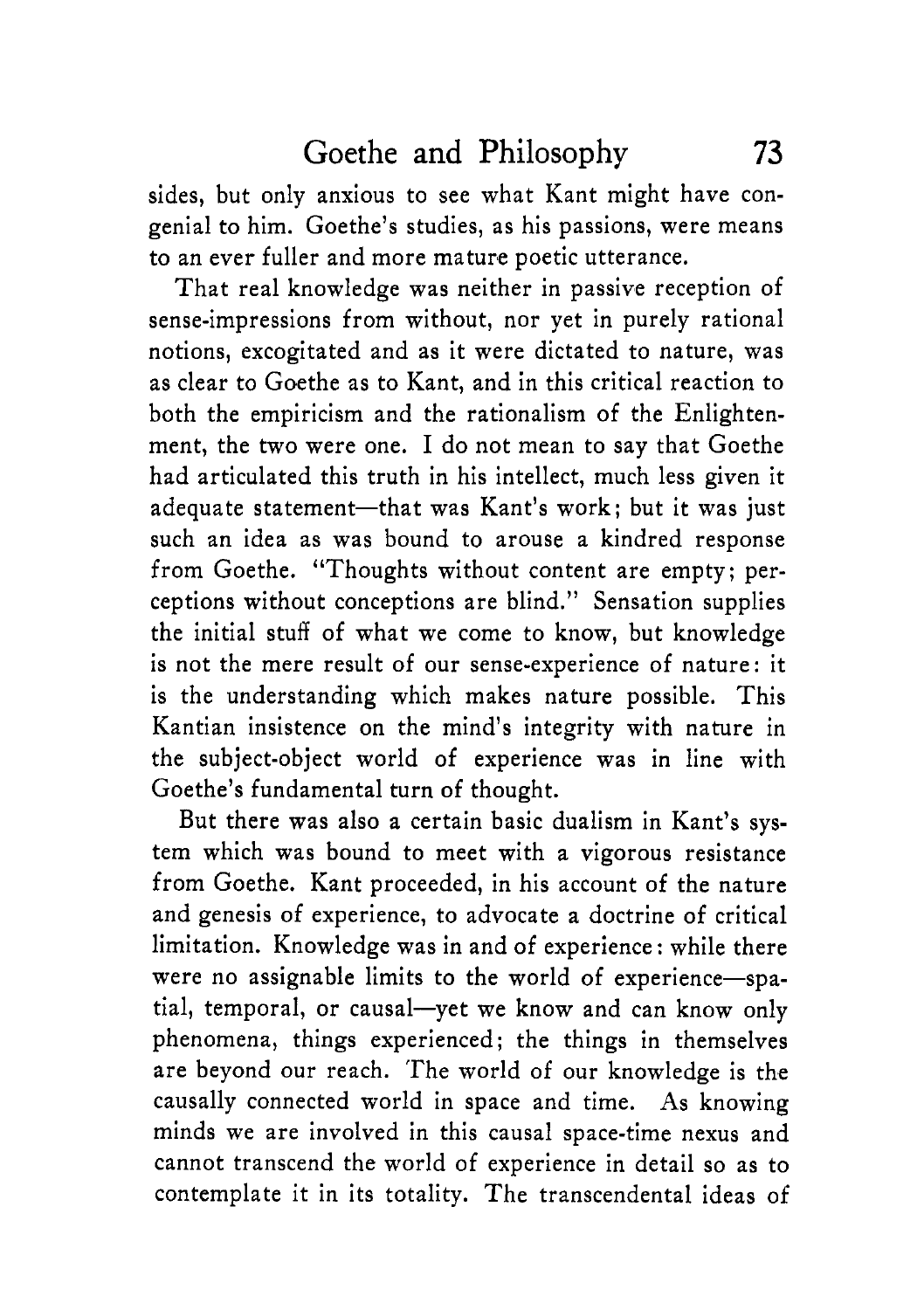the Soul, the World-totality, God: these our reason may entertain as notions, but cannot validate.

While God, Freedom, and Immortality do not admit of theoretical proof, Kant nevertheless declares them in his ethics to be sovereign postulates of Practical Reason. Morality involves dutiful respect for categorical imperatives; it thus discloses man's character as passing beyond the merely physical. In his devotion to virtue man is engaged in an enterprise where both the achievement of his goal and its just recognition in the Realm of Ends demand immortal scope for his ideal activity and also God as universal Judge of Worth and Exemplar of Perfection.

There were thus in Kant a sceptical strain and also a new supernaturalism, or rather a new cleavage between the world of nature and the supreme ideals. Goethe opposed them both. God, World, Soul were no mere notions to him as they were in Kant's "Transcendental Dialectic." The World, Nature in its integral entirety, was more real to him than any detailed item of existence. He might be astray regarding the particular, but the Whole was indubitable to him, Nature supremely real and divine, the cosmos of active souls. Kant's great antithesis-of necessity and freedom, empirical and intelligible character, physical nature and Realm of Ends-could not be the final word of the Critical philosophy. Goethe saw that it served rather as a challenge to Kant's successors. Spirit and nature could not thus only be counterpoised: unless they were integrated in a higher synthesis, one or the other must prevail, in a one-sided philosophy.

And this synthesis, if attained, must be attained rationally and not merely by dogmatic or mystical fiat. Goethe writes in 1801 to Jacobi, who had been impressed precisely by the sceptical or rather phenomenological note in Kant's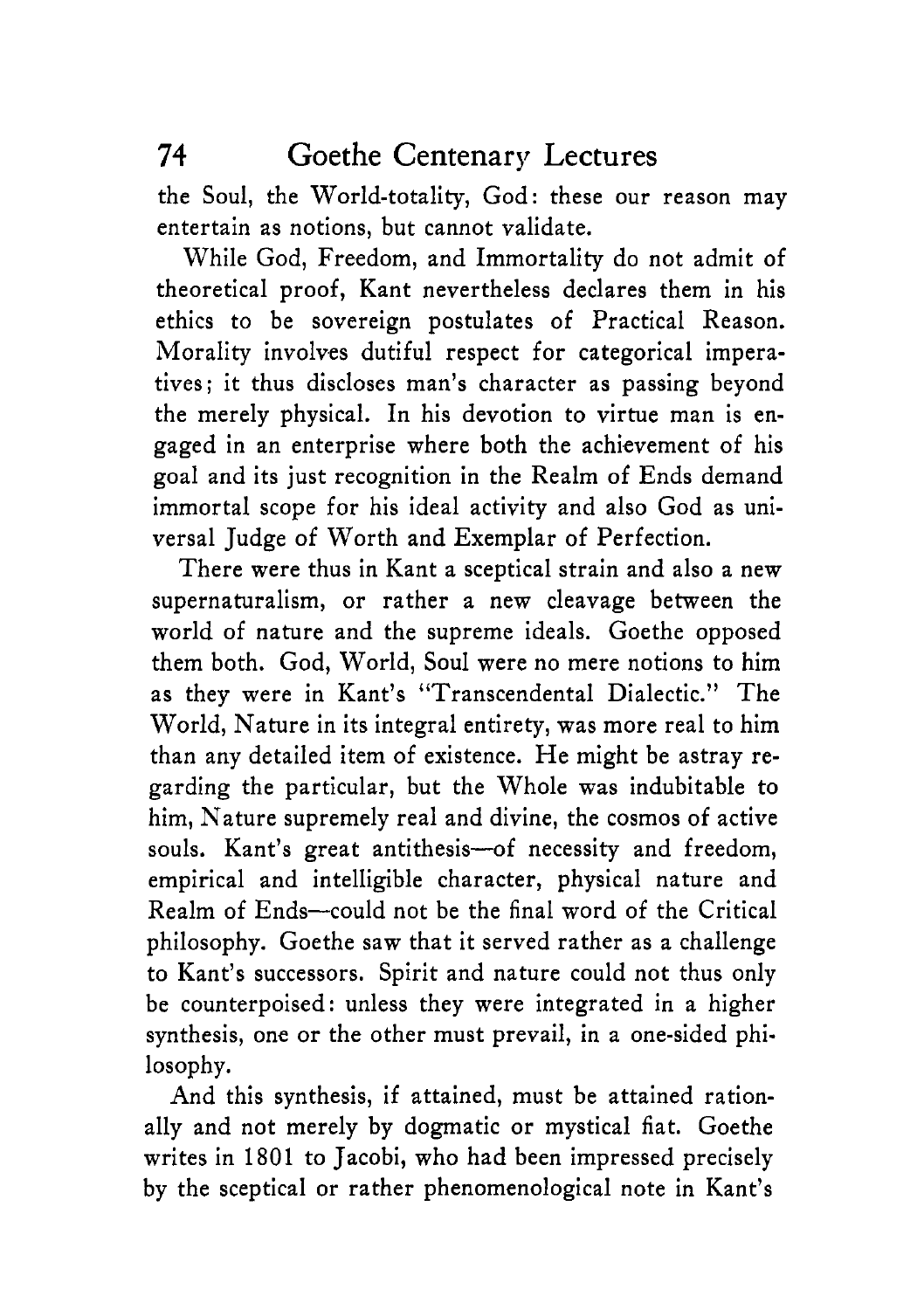philosophy: "How I stand toward philosophy, you can easily conceive. When it is preeminently bent on separating, I cannot get on with it, and can indeed say that it has often hurt me, in that it has disturbed me in my natural course. But when it unites, or rather, when it heightens and ensures our native sense of oneness with Nature, and transforms it into a deep, serene view, in whose everlasting union and separation we feel a divine life, . . . then I welcome it." Goethe was a poet, but he did not on that account exalt mystical feeling in philosophy. He would not follow the lure of Jacobi, who tried to cherish in his heart the pious treasuries which he thought that his understanding rejected. Unlike Schiller's interpretation of Kant, Goethe could not accept the world of nature as mere appearance, from which he would have to rise to the world of values in order to reach reality in its true essence.

Fichte's exaltation of spirit at the expense of matter repelled Goethe as unnatural. Goethe's early interest in Fichte, whom he called to a professorship at Jena, was real, and they shared some very important ideas. Fichte's championship of unremitting endeavor as essential to the moral ideal was bound to appeal to Goethe; indeed it has been pointed out that this central idea in *Faust* was attained under Fichtean influence. But Goethe found Fichte's austerity distasteful, and even more Fichte's depreciation of art and his imperious virtues, and most of all his haughty dismissal of nature as a mere sounding-board for the Fichtean ego. Here were two different philosophical temperaments in spite of real similarities in ideas. Still Goethe would do him justice : after the satire on the young Fichteans in the scene of Mephistopheles and the Bachelor of Arts in the Second Part of *Faust,* the devil concludes on a tolerant note :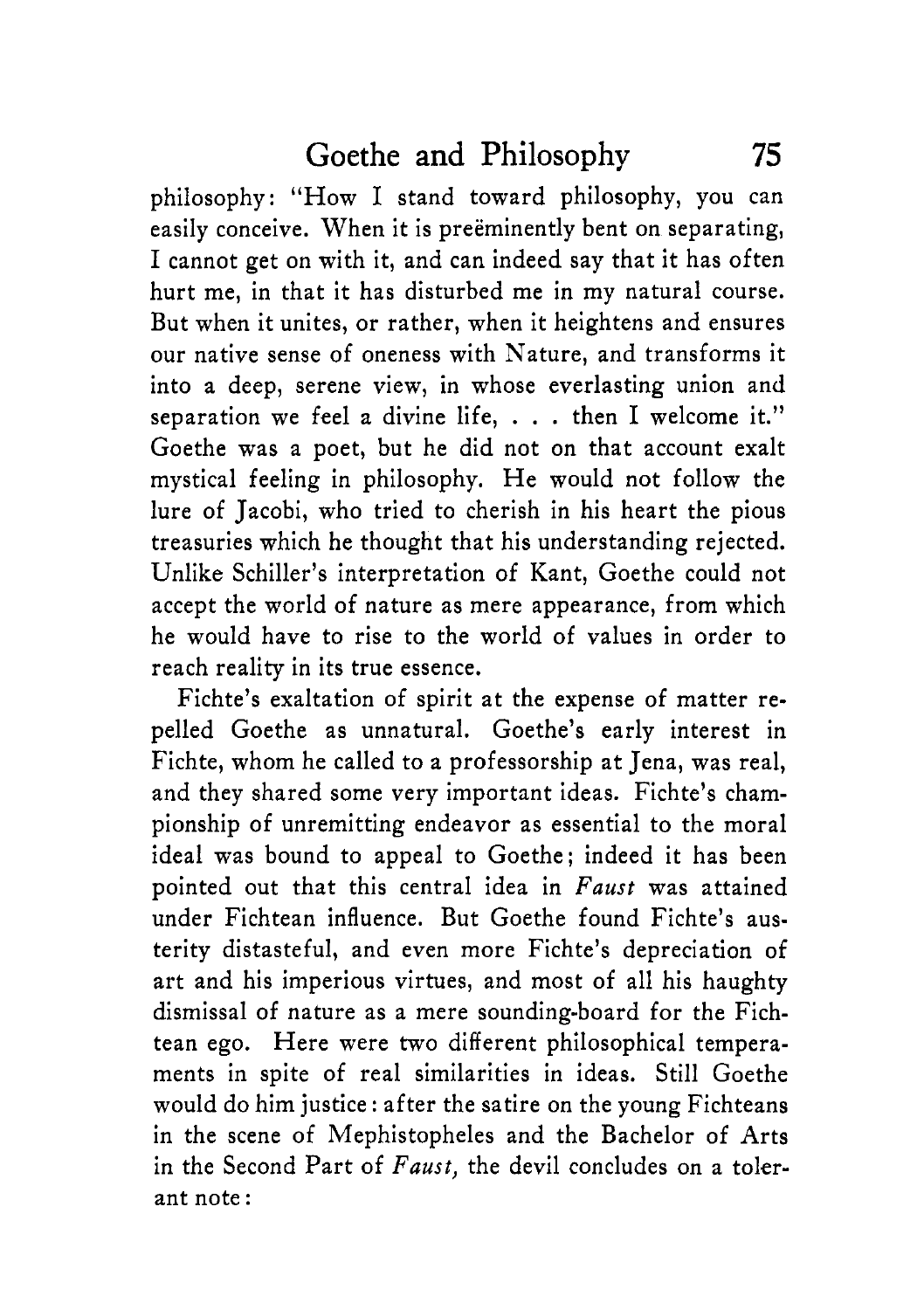**The must may foam absurdly in the barrel, But still it turns at last to wine.** 

Schelling seemed to Goethe to be nearer the right path, or at any rate, Schelling was seeking the right path-to nature creative, living and entire, in which spirit was to be at home. But while Goethe was attracted by Schelling's portrayal of living, developing nature, he came to distrust the unrestraint of Schelling's philosophic imagination. Goethe was a philosophical poet; Schelling a poetical philosopher: an important difference.

Hegel's dialectic was not likely to attract a mind like Goethe's, but, as he came to know Hegel better, Goethe found him not alien but bending toward a similar goal, the active synthesis of spirit and nature. Goethe and Hegel shared the resistance to the romantic cult of pure, irresponsible feeling; in both is the Spinozistic exaltation of the unity of rational activity integrating intellection and sentiment; both reveal the profound influence of Herder and Lessing in the possession of a genuine historical sense, the sense of a world-process of significant on-going and fertile activity; of life not merely as movement but as a real journey, a quest, though an ever-expanding one ; and a historical sense likewise of civilization, not as a dull random course of nameless masses nor as a romantic career of single heroes, but as genuine civilization: essentially social and multitudinous, yet engaging individuals in genuine personal activity: ever more real persons in an ever more real society. Hegel has been called by Berthelot the Goethe of philosophy. He sought to formulate in reasoned terms the conviction which Goethe's poetry uttered in the language of direct and intimate experience : the conviction of spirit as at home in nature, sap and fruition of the living tree of nature.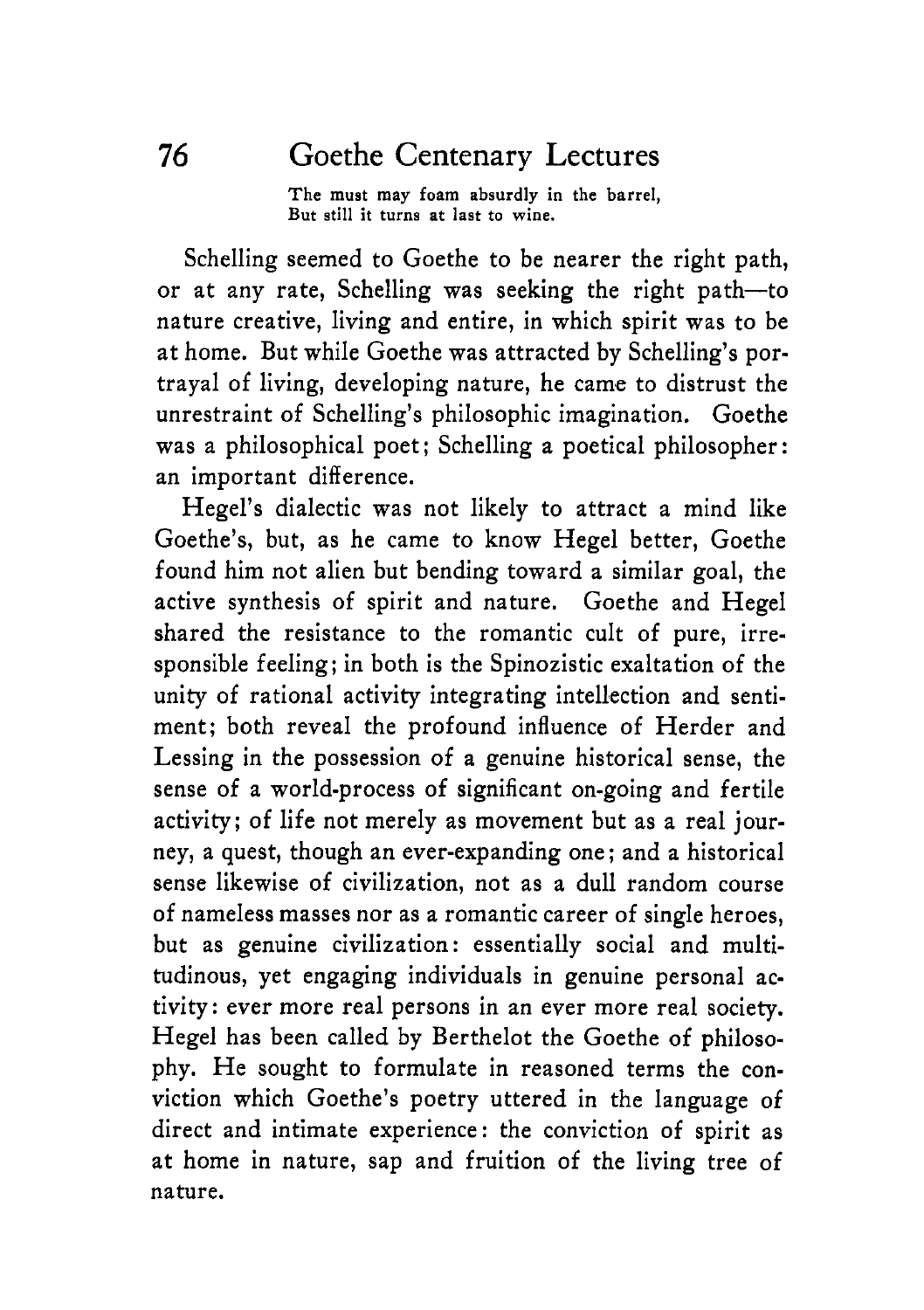To Goethe this demand for living unity is no mere systematic exaction but a deep expression of his whole being, which he finds vindicated everywhere. The two-lobed leaf of the oriental gingo tree transplanted in his Weimar garden was to him a symbol of his own inmost life:

> **Do you not feel it in my poems, Twofold and yet one am I!**

"Twofold and yet one!" is just the point: the world discloses not bare identity of parts nor yet random and irreducible differences, but rather the living organic unity of diverse parts and elements. This entire philosophical problem, and also its solution, Goethe has stated in two packed lines :

> **To reach unto the infinite, Distinguish first, but then unite** !

Kant had done the former, the distinguishing, straightforwardly, and while he had not achieved the synthesis, he had emphasized the demand for it and ruled out some pretended solutions. Kant had beaten off interloping spirituality in nature under the guise of teleology and final causes, and on the other hand he had exposed the spurious systems of morality, hedonistic and sentimental. Kant had thus imposed the demand for a real synthesis. Goethe felt that he through his own nature pursued a similar course to Kant's. Especially did Goethe value Kant's aesthetics, not because of its detailed technical perfection or even adequacy, but because of the profound insight of its central idea. Just as Kant recognizes no final causes in nature, so likewise he admits no ulterior purpose in art. In the work of art the word has become flesh; the idea has gained sensible form and substance, and in the perfection of this embodiment has found its full self-realization. But this naturalness of art suggests to Goethe, if not an aesthetic view of all nature, at any rate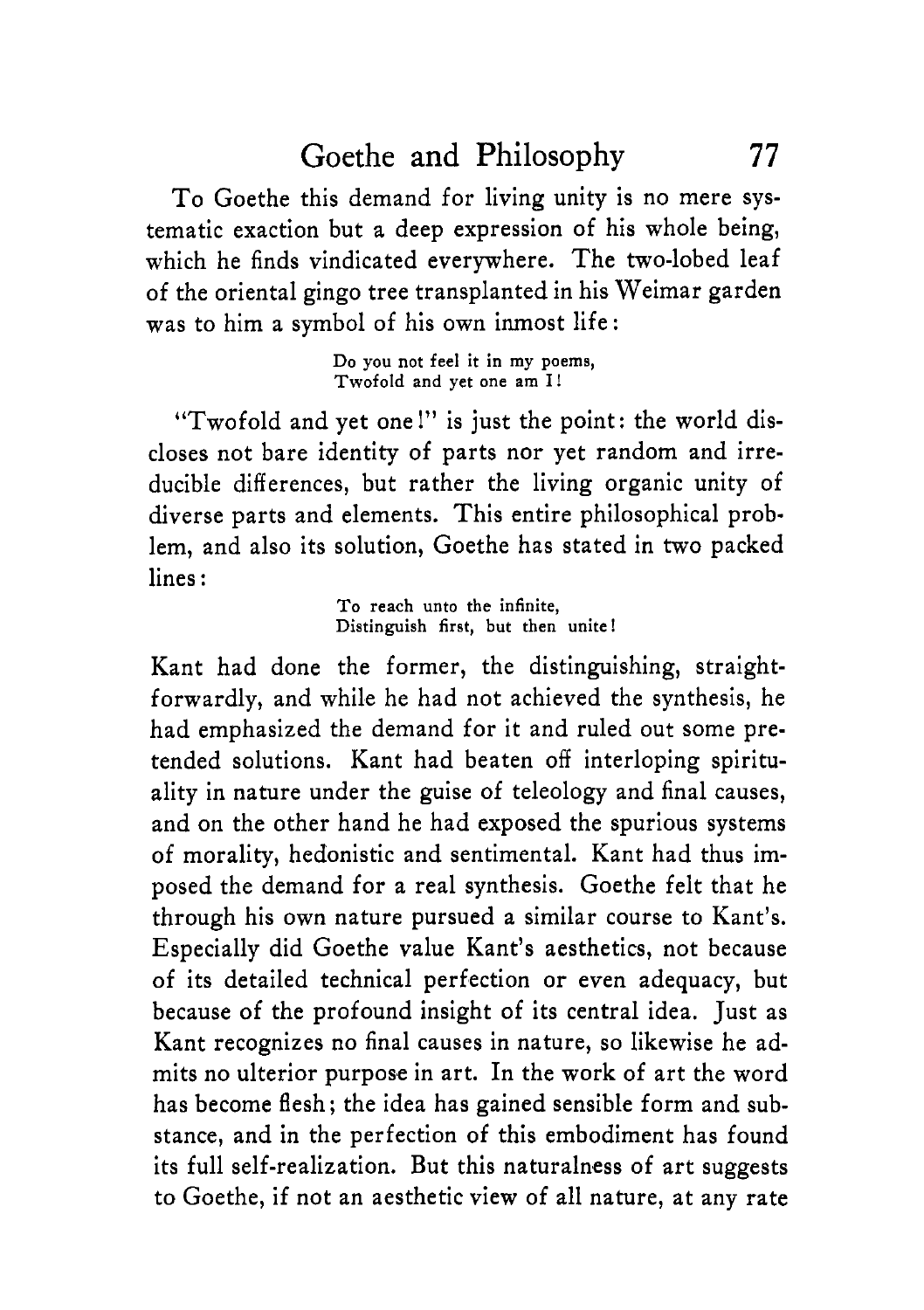a sense of kinship between the two realms of spirit and nature. "A work of art should be treated as a work of nature, and a work of nature as a work of art; the worth of each self-evolved and immanent in itself." The great artist literally "holds the mirror to nature": in both nature and art the whole is living in each part; the idea is sensibly apparent; nature utters spirit.

Was this a deeper truth in Kant which Goethe already possessed, and did Schiller's words, that Kant had nothing to give to Goethe, mean, as Kuhnemann understands them: Goethe did not need Kant's philosophy for he already had it and lived it? Was this the further function of art, to reveal to us nature herself as the cosmic artist, uttering her meaning in living forms from the lowest types of being clear up to man? And did not Kant find man's direct knowledge of the absolutely real in his recognition of the moral law, the categorical imperative? Virtue, the life of duty, is not merely a means to something ulterior, but is its own justification ; man's own self-perfecting is the highest Ought; the achievement of personality, itself the supreme fruition of nature, is our supreme duty.

**As** moral agents we are free. We are not masters of what takes place or of what befalls us, but masters we can be and are of what each event in our life means to us. There is thus necessity in the event; Spinoza's determination is here incontestable; but the worth of the event is determined by our will's championship or rejection of it, in dutiful devotion to the moral ideal. So Siebeck points out the tragic instance of this in *Faust:* Gretchen's attitude while in prison. "The chain of circumstances has involved her in love, in sin; but the resolution to entrust her final fate to God's justice, whereby she is redeemed not only in appearance but really, springs out of the most personal depths of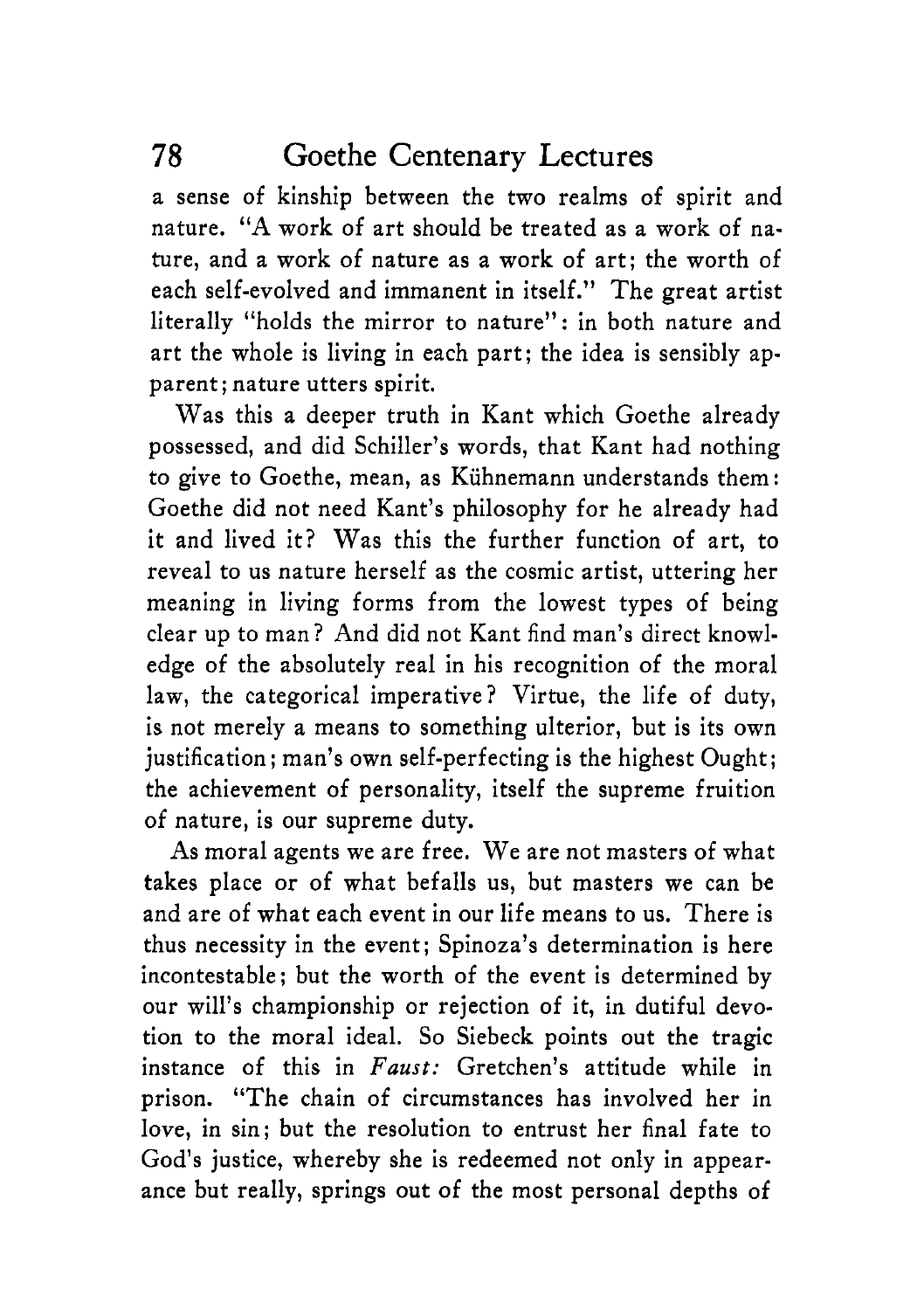her noble nature." To Goethe, unlike Kant, this view of freedom does not imply a supersensible realm, but rather reveals the incapacity of mere mechanism to do justice to the living reality of nature in all its vast range. Here again the difference between Goethe and Schiller is evident: Schiller, and Kant also, depreciate the sensible to exalt the spiritual and noumenal; Goethe resists this Christian tendency and, in a more pagan spirit of naturalism, views the sensuous, the moral, and the aesthetic as all integral in the normal fruition of man, the full harmony of his being.

So here is a philosophy that reads into Kant as it had read into or out of Spinoza, what itself demands and recognizes in man's spirit and in nature. Reality reveals the same fundamental character in living nature and in all true works of art and in the life of moral endeavor. These are but various versions of the one drama of nature. One should not in wholesale vagueness neglect the unique rôles of the characters in this drama, nor again should one seek the meaning of the drama beyond itself, that is, beyond nature. It is its own justification; its divinity is immanent; its beauty inherent; its virtue, in the dutiful activity itself.

Let us not, however, mistake this philosophy for a placid cult of nature. As in her own creation, so in art, so in moral effort, nature is inexhaustible. The perfect achievement of personality is an eternal task. In this sense, following Goethe's dramatic monism, we may now say, "The play is the thing," but as we say it, we recognize the tragic dignity that our life thus reveals. For Nature is inexhaustible, and art is long, and the moral enterprise never completely achieved. Already in 1774 the twenty-five year old Goethe, exalted by the sense of the nobility of tragic endeavor, had flung his challenge to the notion of infinite divine placidity, in his great poem *Prometheus:*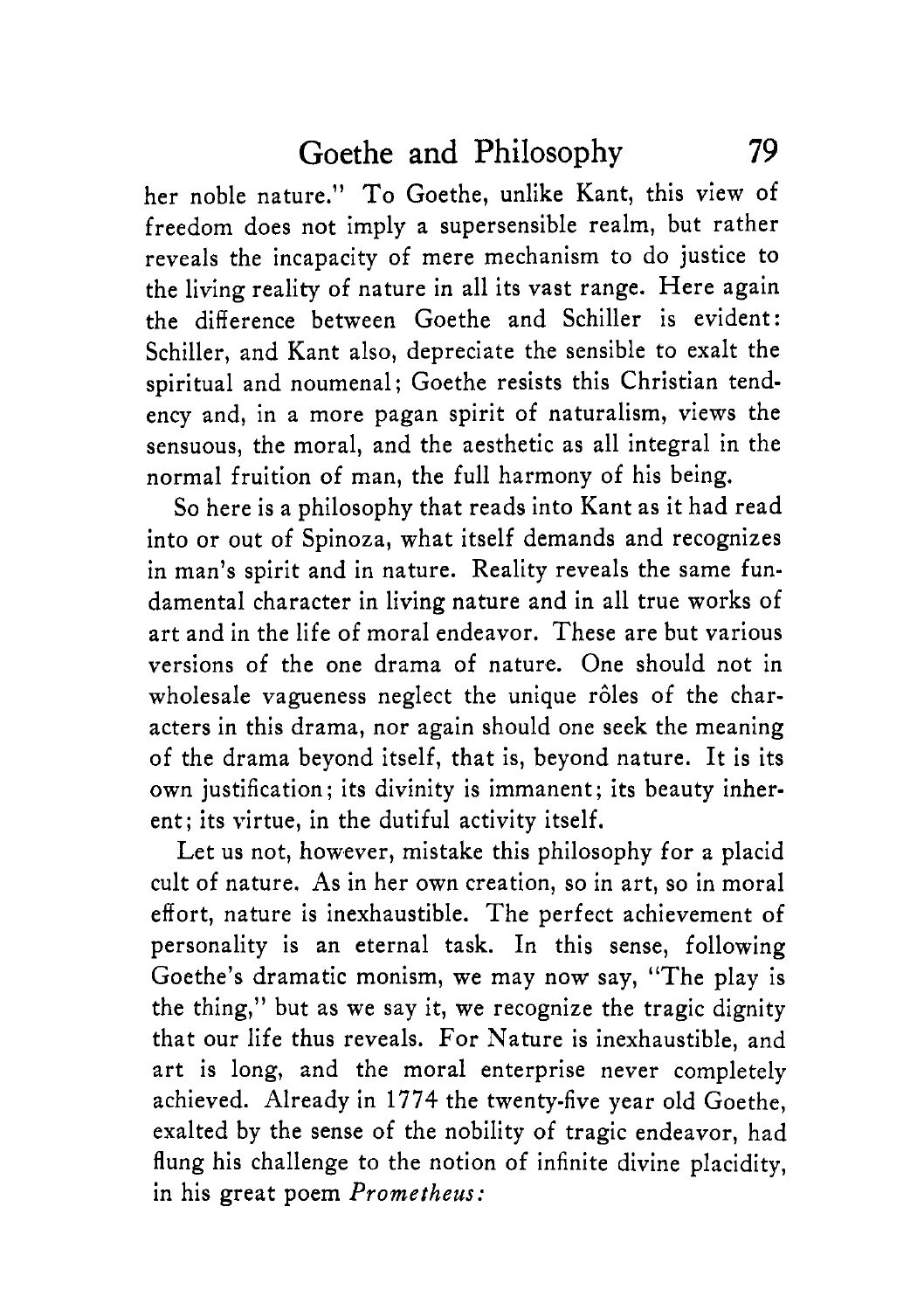So didst thou think, I should weary of life, And fly to the desert, Because not all Blossoming dreams ripen? Here sit I and fashion Men in my image, A race to be like me, To suffer, to weep, To enjoy and rejoice, A11 disdainful of these. **As** I!

We may follow the lead of *Faust:* "In the beginning was the *Act."* In the beginning and all the way through: is not this the central thought of Goethe's masterwork? It is not the having achieved, it is the achieving that matters. Lessing's noble words come to mind: "Did the Almighty, holding in his right hand Truth, and in his left Search after Truth, deign to tender me the one I might prefer-in all humility, but without hesitation, I should request-Search after Truth." This finality of truth Goethe realized, that real truth was beyond finality and inexhaustible, that only in eternal perfectibility is real perfection of truth or of any other value. This is the conviction of the dying Faust :

> Yes! to this thought I hold with firm persistence, The last result of wisdom stamps it true: He only earns his freedom and existence Who daily conquers them anew.

There is a great passage in *Wilhelm Meister*, which has been suggested by Siebeck as a motto for *Faust:* "Man is blessed only as by his own boundless striving he sets his own limits."

So Goethe teaches us, as I have tried to interpret him elsewherel: "The worth **of** human life, as Faust comes to know it, is not in fervid enjoyment nor yet in thrilled or placid contemplation of past attainment, but in noble en-

<sup>1</sup>In the chapter "The Devil in Modern Poetry," in The Nature of Evil (New York, Macmillan, **1931).**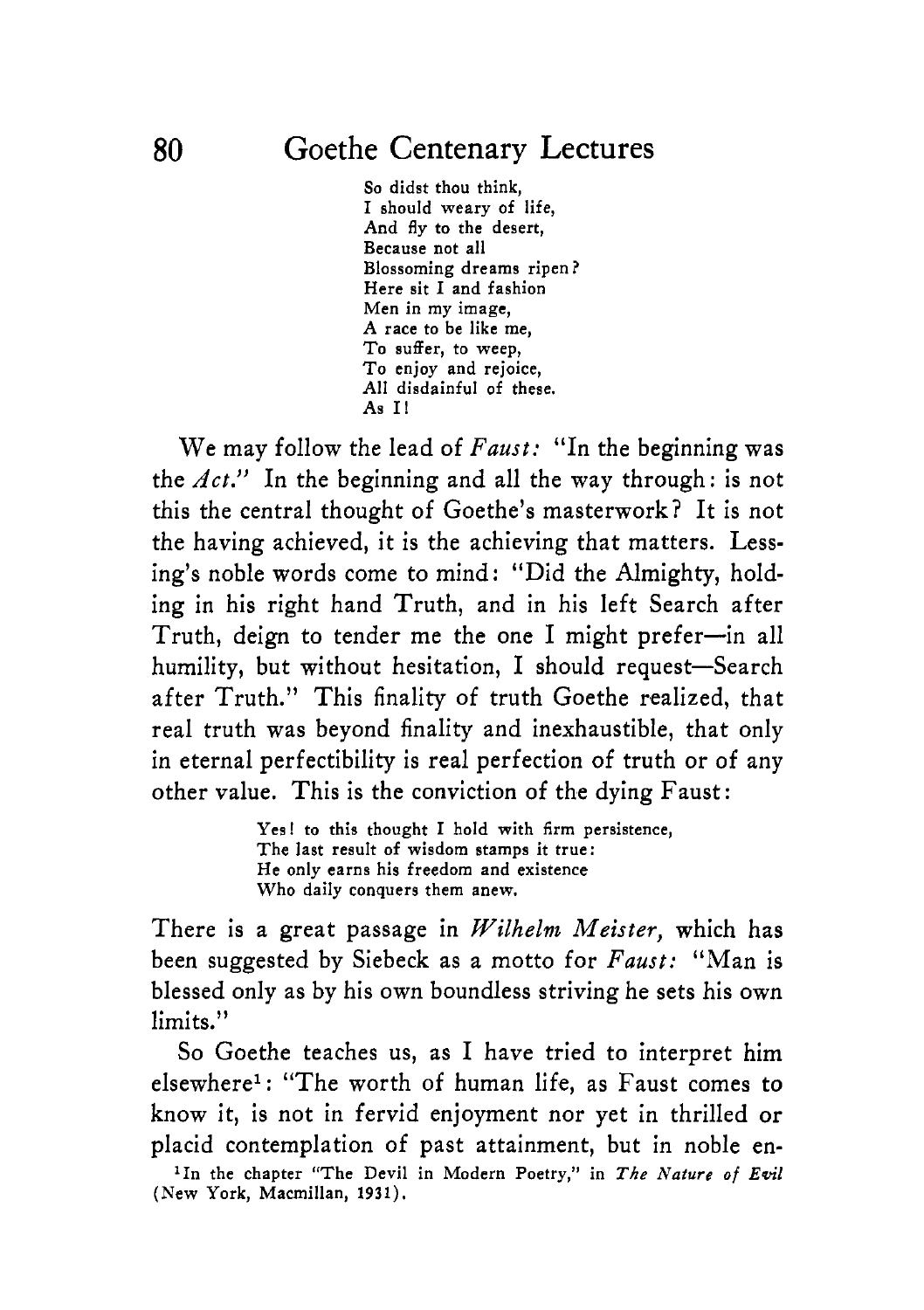deavor and high hazard. . . . Only this perception of the eternal worth of high endeavor can exalt the fleeting moment and seal it with eternal worth . . . an ideal forever real because never completely attained, and a grace forever blessing because never quite deserved." Here is the mystery and the marvel of the spiritual life: man reveals his limits but also his self-transcendence in aspiration. Man does not stake his fate on the external event, nor yet disdain it in its worship of some Supernature: but the event itself is pregnant with its own vaster meaning, ennobled and exalted by its own Beyond. So the Mystical Choir sings at the close of *Faust:* 

> The unattainable Here grows to event. . . .

This sense, humble yet exalting, of the inexhaustible perfection with which we are yet one in principle : is not this the essence of piety and likewise the dynamic of all creative achievement? So Goethe declared: "Only religious men can be creative." And so again in his poem on *The Divine:* 

> Hail to the unknown Higher presences Whom we divine: May man be like them, And his acts teach us To meet them in faith. . , . But man can accomplish, $-$ Man alone,-the impossible; He discriminates, Chooses and judges ; To the fleeting moment He gives duration.

So again at the end of *Iphigenia in Tauris:* Thoas hesitates before the noble decision. Iphigenia urges him :

|                | For doing good, one needs no thinking over.       |
|----------------|---------------------------------------------------|
| $\bm{Th}$ oas: | Indeed so often good but leads to evil.           |
|                | Iphigenia: Distrust alone the good to evil turns. |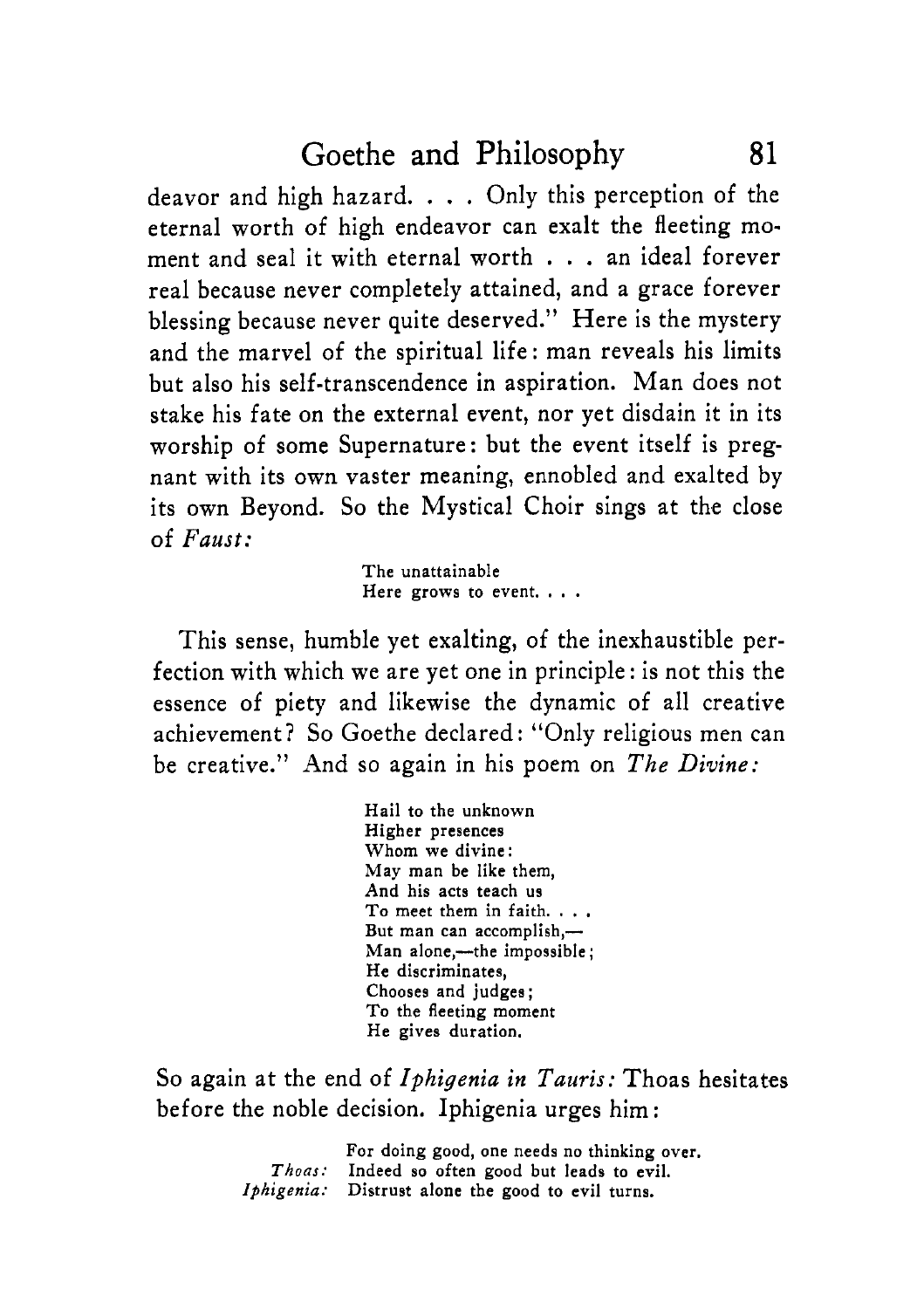This then is the true Realm of Ends : in it nothing is final and conclusive, and again nothing is a mere means to some ulterior, final end, but each stage is justified in its own activity as fertile and creative present. Goethe heard in all nature what one far greater than Goethe had uttered in the language of religion: "My Father worketh hitherto, and I work." Renan interpreted Goethe's conception of God as inexhaustible, creative perfectibility: "a Divinity ever being achieved by man's intelligent endeavor toward perfection, by the very trend or nisus of the universe." To Goethe this truth of man's inexhaustible career was not a mere doctrine to teach: he thought it, he sang it, he lived it out. For it has rightly been said that, great as was Goethe's work, his greatest masterpiece was his life. It was a life of rich and varied culture, the fullest expression of all the manifold energies, perceptions, emotions, and ideals of the modern spirit. But it was far from a perfect life, nor a contented life, nor scarcely happy. "I can affirm," he said in 1824, "that during the whole of my seventy-five years I have not had four weeks of genuine happiness. It is but the perpetual rolling of a rock that must be raised up again forever." This is Goethe in a depressed moment. I cite him here deliberately to gain balance in the portrayal of the man. Yet this is not the characteristic note, as Goethe's works witness. It was not pain that distressed Goethe, nor failure, nor frustration, but rather instability of effort, or the hazard of stagnation.

The gloom of young Arthur Schopenhauer was so intense as to cast a gray veil over the gay brilliance of Weimar's social life and to impress even benign sages like Wieland. But though Goethe was personally attached to Schopenhauer, the young pessimist's gloom and wails did not impress or upset Goethe's active serenity. Wiser in his judg-